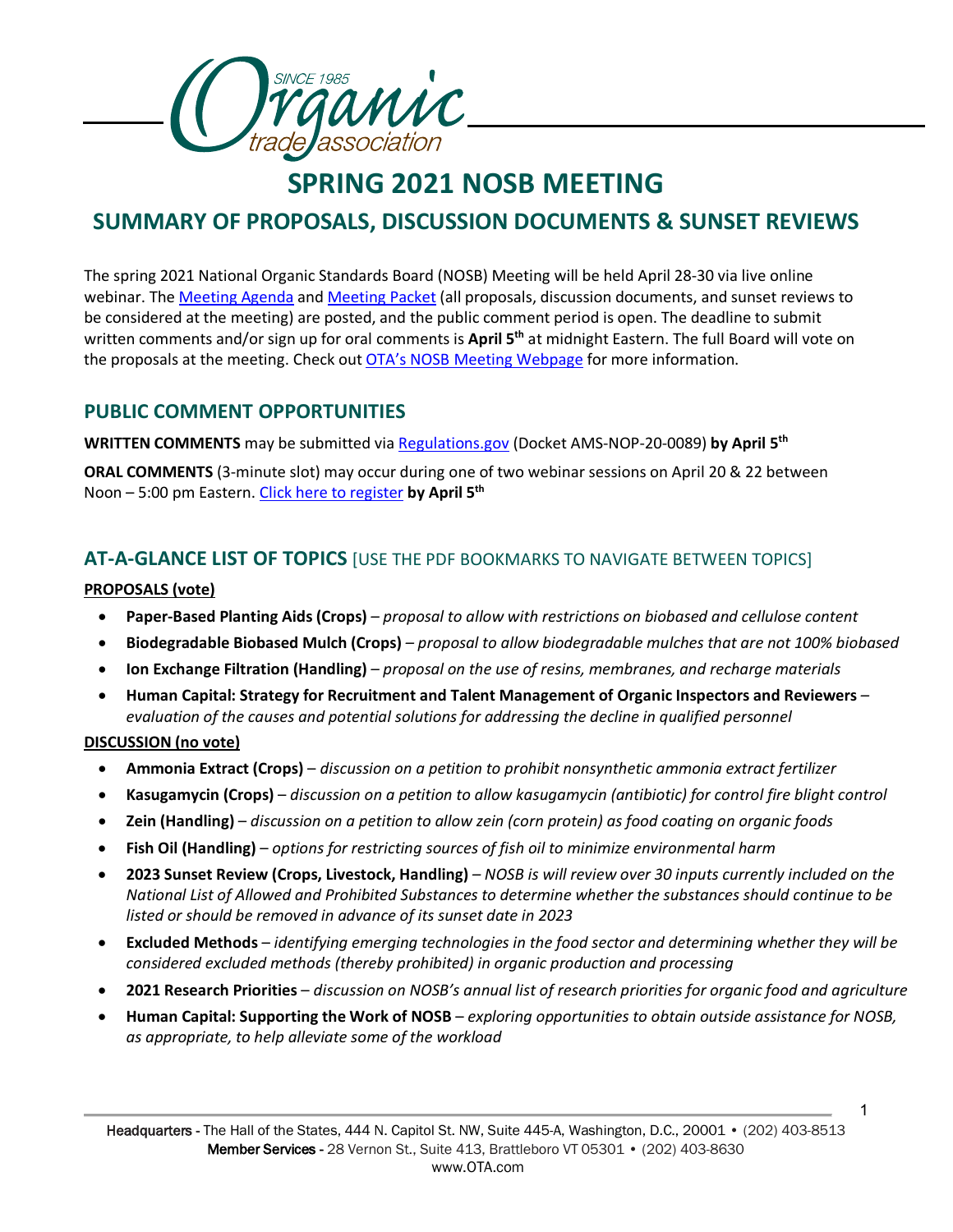

# **COMPLIANCE, ACCREDITATION, & CERTIFICATION SUBCOMMITTEE**

### **Human Capital: Strategy for Recruitment and Talent Management - Organic Inspectors and Reviewers (PROPOSAL)**

- **BACKGROUND:** Human capital refers to the skills, knowledge, and experience held by an individual or population, and is generally considered one of the most important intangible assets that contribute value to an organization or community. NOP sent a [memo](https://www.ams.usda.gov/sites/default/files/media/NOP_NOSB_Human_Capital.pdf) to NOSB on July 31, 2020, requesting that the Board facilitate a public discussion related to Human Capital Strategy for Organic Inspectors and Reviewers. NOSB posted its first [discussion document](https://www.ams.usda.gov/sites/default/files/media/CACSHumanCapitalMgmnt.pdf) at the fall 2020 meeting to initiate discussion.
- **PROPOSAL:** The Compliance, Accreditation & Certification Subcommittee is evaluating the causes and potential solutions for addressing the decline in qualified individuals who desire to be organic inspectors and certification reviewers. The Subcommittee's proposal includes aggregated responses to interview questions about specific challenges related to travel time, professionalism, compensation, continuing education, cost of insurance, and lack of consistency between expectations of certifiers.

Several proposed strategies are identified that could help alleviate the potential crisis of a shortage of organic inspectors and reviewers, such as:

- $\circ$  Develop working groups between organic industry leaders and organizations
- $\circ$  Collaborate with secondary education and other governmental entities to provide organic inspector training and apprenticeship programs
- o Solicit funding from the federal Workforce Innovation and Opportunity Act (WIOA) to support inspector training
- o Utilize virtual/web-based platforms for organic inspector trainings
- o Support development and funding of one-on-one mentoring programs
- o Promote awareness of the value of experienced inspectors

The Subcommittee seeks stakeholder comments in response to the following questions:

- **1. What have you experienced or witnessed that contributes to the shortage of organic inspectors/reviewers?**
- **2. What are some additional strategies that can be employed to increase the numbers of organic inspectors and reviewers?**
- **3. Are there appropriate ways for the National Organic Program to assist with the financial burdens of?:**
	- **a. Initial cost of becoming a trained organic inspector.**
	- **b. Costs of continuing education for existing experienced inspectors, and**
	- **c. Compensation for organizations and/or experienced inspectors to provide qualified one-on-one mentorships to beginning inspector/reviewers.**

Read the full discussion document in th[e NOSB Meeting Packet](https://www.ams.usda.gov/sites/default/files/media/NOSBProposalPacketApril2021.pdf) (p. 1-5)

• **SUBCOMMITTEE VOTE:** Motion to adopt the proposal: **6 Yes**, 0 No, 1 Absent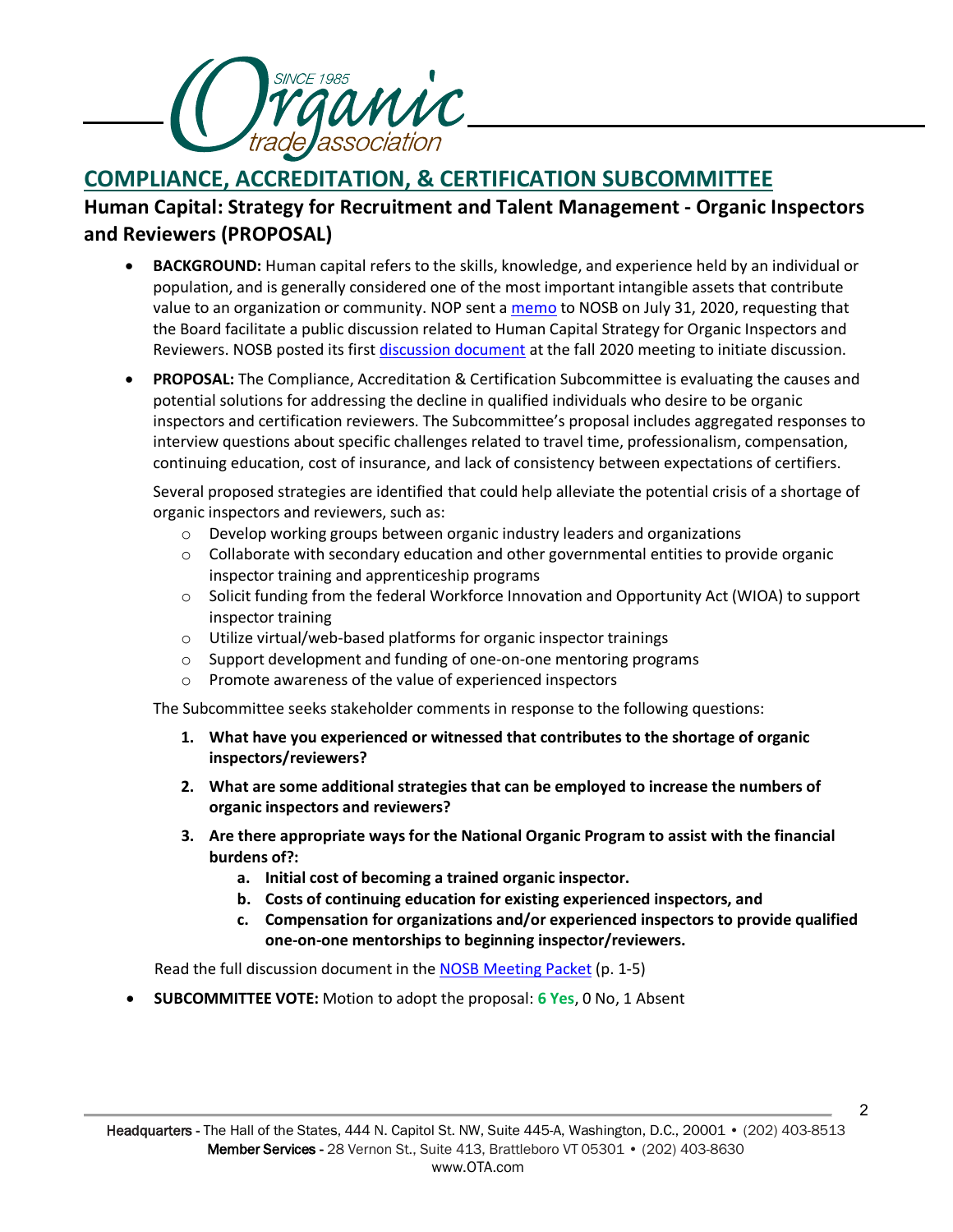

### **Human Capital: Supporting the Work of the NOSB (DISCUSSION)**

- **BACKGROUND:** Human capital refers to the skills, knowledge, and experience held by an individual or population, and is generally considered one of the most important intangible assets that contributes value to an organization or community. NOP sent a [memo](https://www.ams.usda.gov/sites/default/files/media/NOP_NOSB_Human_Capital.pdf) to NOSB on July 31, 2020, requesting that the Board facilitate a public discussion related to Human Capital Strategy for Organic Inspectors and Reviewers. NOSB posted its first [discussion document](https://www.ams.usda.gov/sites/default/files/media/CACSHumanCapitalMgmnt.pdf) at the Fall 2020 meeting to initiate discussion.
- **DISCUSSION DOCUMENT:** The Compliance, Accreditation & Certification Subcommittee is exploring opportunities to obtain outside assistance for Board work, as appropriate, to help alleviate some of the workload without compromising the integrity of the process or the independent nature of the production and deliberation of its proposals.

The Subcommittee seeks stakeholder comments in response to the following questions:

- **1. Please provide any general comments on the remark the following remark by a public commenter:** *"In addition to those fields noted in the memo, other expertise such as those in chemistry, ecology, biological sciences, plant pathology, and biological engineering would be particularly helpful, especially when considering many of the topics discussed and debated by the NOSB. We have long wondered what it would look like if each NOSB member had a research assistant (a co-op position for a graduate student, for example) to help conduct and provide literature reviews, write drafts, and otherwise support the work of NOSB members. What better way to expose young people to the organic community than through service to its leadership board!?"*
- **2. Is the organic community comfortable with the Board getting support to "to help conduct and provide literature reviews, write drafts, and otherwise support the work of NOSB members"?**
- **3. If so, what areas are appropriate for the Board to get support?**
- **4. For which areas should the Board not use outside support?**

Read the full discussion document in th[e NOSB Meeting Packet](https://www.ams.usda.gov/sites/default/files/media/NOSBProposalPacketApril2021.pdf) (p. 7-8)

• **SUBCOMMITTEE VOTE:** Motion to adopt the discussion document: **5 Yes**, 0 No, 1 Absent

### **CROPS SUBCOMMITTEE**

### **Paper-Based Crop Planting Aids (PROPOSAL)**

• **BACKGROUND:** Paper planting pots have bee[n petitioned](https://www.ams.usda.gov/sites/default/files/media/PaperPotorContainerPetition080718.pdf) for inclusion on the National List as an allowed input. Paper pots and other growing container and production aids are used to support seeding, growing and/or transplanting in the field and are intended to remain in the soil. NOP has authorized continued use of these materials while NOSB completes its deliberation.

Nitten paper chain systems, which are the subject of the petition, are used to facilitate transplanting closely spaced crops such as onions, salad greens, herbs, and others crops. In addition to paper, the products are formulated with several adhesives. Newspapers and other recycled papers are already allowed as synthetic substances for use as mulch and as a compost feedstock. Certifiers have historically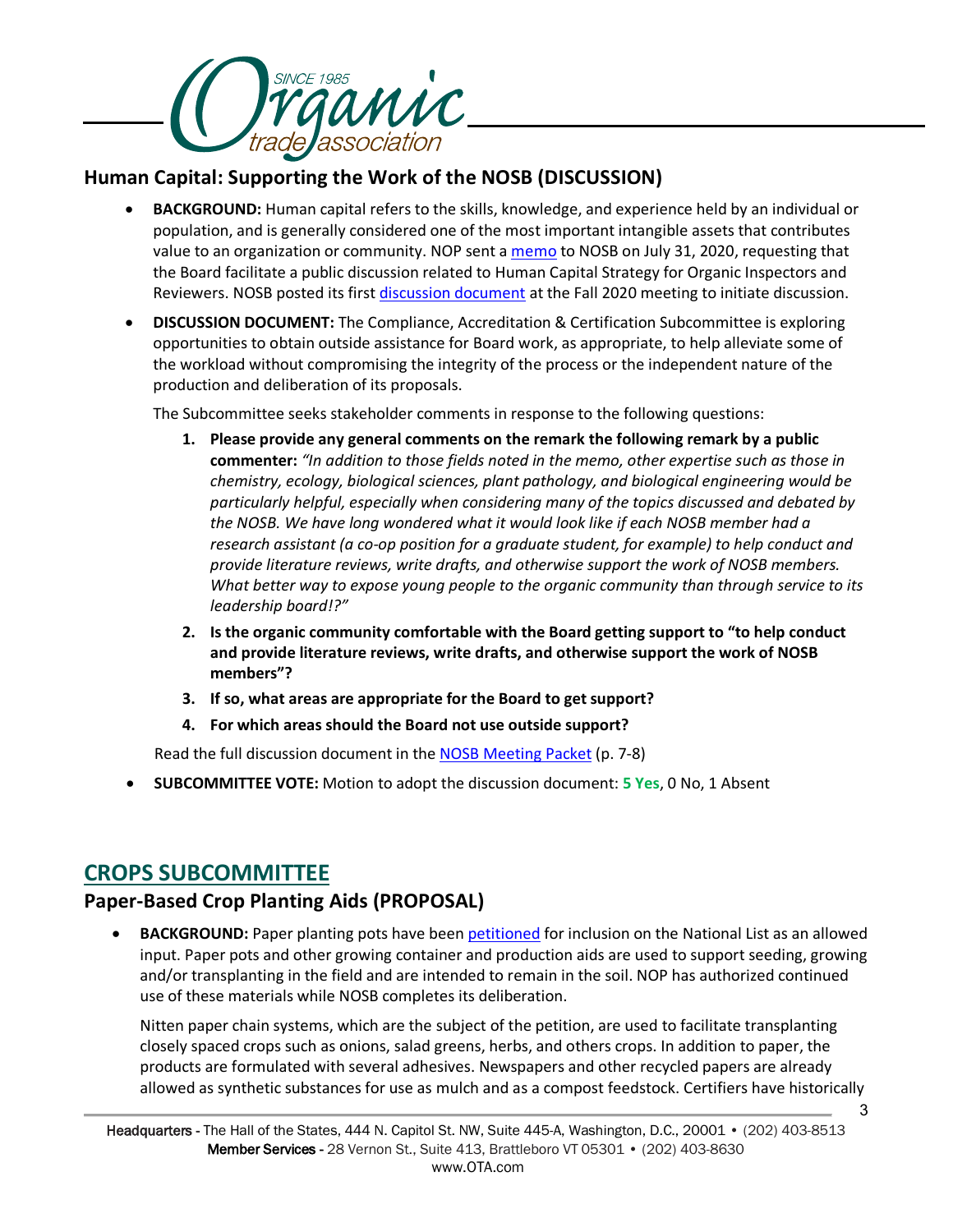

extended the allowance for paper to its use in transplant pots, even though paper isn't specifically on the National List for this use. This petition was submitted for NOSB to specifically address the use of paper as a production aid for transplants intended to be planted into soil. Throughout the course of NOSB deliberation, the scope has expanded to include other paper-based planting aids such as seed tapes that are incorporated into the soil.

Several discussion document have previously been presented by the Crop Subcommittee in fall 2018, spring 2019, and fall 2019. A [Technical Report](https://www.ams.usda.gov/sites/default/files/media/PaperTRFinal7262019.pdf) was commissioned in 2019 to provide information about the range of synthetic fibers and adhesives used in these types of paper-based crop planting aids. The Board continues to collect and evaluate information to distinguish between synthetic paper fibers and synthetic fibers that are not strictly paper, also whether such fibers are biobased and/or biodegradable.

The first [proposal](https://www.ams.usda.gov/sites/default/files/media/CSPaperPotsProposal_April2020.pdf) was presented by the Subcommittee in spring 2020 for a new definition and listing to be added to the NOP regulations to allow the use of paper-based planting aids under certain conditions. That [proposal](https://www.ams.usda.gov/sites/default/files/media/CSPaperBasedCropPlantingAids.pdf) did not pass, and a new proposal was presented in fall 2020 that also did not pass. The Subcommittee continues to work diligently to craft an annotation that captures the detailed composition metrics of paper-based planting aids that meet the needs of organic producers and product manufacturers, while complying with Organic Food Production Act criteria for the National List.

• **PROPOSAL:** The Crop Subcommittee presents its third proposal that reflects the comments and suggestions received from the past two meetings with respect to nutrient and pesticide limitations, inclusion of biodegradable biobased mulch under this definition, composition of the non-cellulose portion of products, and methods of verifying biobased or cellulose-based content.

The Subcommittee is proposing a minimum requirement for cellulose-based fiber content (no less than 60%) and a minimum requirement for biobased content (no less than 80%). These limits prevent products from being made primarily from petroleum-based or non-biodegradable sources, while still allowing a minimal amount of synthetic fibers and adhesives needed for structure and functionality of products currently in the market. The Subcommittee also proposes restrictions on the types of materials allowed to make up the 40% of the product that is not cellulose based. The Board acknowledges that these specific percentages should be reviewed by future Boards and made more stringent as technology and materials change.

The Subcommittee's evaluation of environmental and human health impacts did not find evidence of harmful effects from the use of these paper-based planting aids. In term of necessity for production, the Subcommittee finds these materials to be critical for a segment of organic growers where mechanical or hand planting is not a suitable alternatives. The Subcommittee has thoughtfully customized a proposal that ensures the use of paper-based planting aids is compatible with a system of sustainable agriculture, and addresses the environmental concerns that might be associated with some types of paper.

The Subcommittee proposes to:

Add the following definition to §205.2 Terms Defined:

*Paper-based crop planting aid.* **A material that is comprised of at least 60% cellulose-based fiber by weight, including, but not limited to, pots, seed tape, and collars that are placed in or on the soil and later incorporated into the soil, excluding biodegradable mulch film. Up to 40% of the ingredients can be non-synthetic, other permitted synthetic ingredients at §205.601(j), or synthetic strengthening fibers, adhesives, or resins. Contains no less than 80% biobased**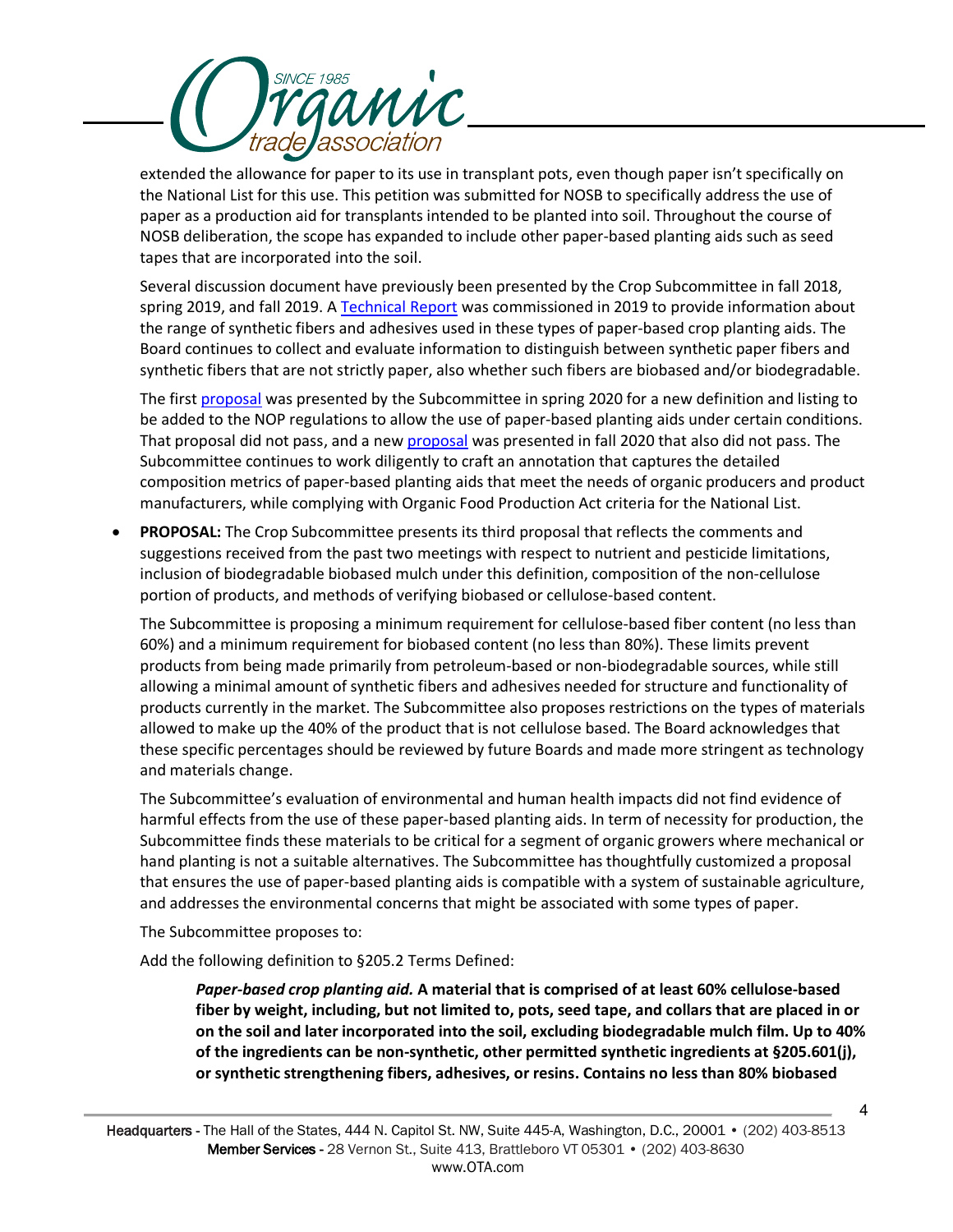

**content as verified by a qualified third-party assessment (e.g. laboratory test using ASTM D6866 or composition review by qualified personnel). Added nutrients must comply with §205.105, 205.203, and 205.206.**

And add the following listing to §205.601(p) Production Aids:

**Paper-based crop planting aids as defined in 205.2. Virgin or recycled paper without glossy paper or colored inks.**

Read the full proposal in the [NOSB Meeting Packet](https://www.ams.usda.gov/sites/default/files/media/NOSBProposalPacketApril2021.pdf) (p. 11-16)

• **SUBCOMMITTEE VOTE:** Motion to adopt the proposal: **6 Yes**, 0 No, 1 Absent

### **Biodegradable Biobased Mulch Film (PROPOSAL)**

• **BACKGROUND:** Biodegradable biobased mulch film is currently listed on the National List of allowed materials for crop production as a weed barrier. The final rule to add BBMF to the National List was published September 30, 2014, in response to an NOSB Recommendation in fall 2012.

NOP published a Policy Memo in January 2015 to specify that biodegradable biobased mulch films must not contain any non-biobased content (i.e., no petroleum). NOP rescinded the Policy Memo in October 2019, but the requirement for 100% biobased content remains in effect because it is articulated in the preamble to the final regulations adding this material to the National List.

However, products that might meet the 100% biobased requirement are either not biodegradable or are not used in production due to brittleness or other production issues. Most biodegradable mulch films only contain about 20% biobased content (or less) with the remaining portion petroleum-derived. Therefore, there are no commercially viable products on the market that meet the NOP requirement for 100% biobased content. Since this conflict arose, the topic has returned to the NOSB work plan for possible resolution.

A [Technical Report](https://www.ams.usda.gov/sites/default/files/media/BiodegradableBiobasedMulchFilmTRCrops.pdf) was commissioned in 2016 to evaluate long-term biodegradability of petroleumderived biodegradable mulch films, and was inconclusive due to limited research available at the time. NOSB has continued to track new research by commissioning an expert panel at the spring 2016 NOSB Meeting**.** NOP also commissioned [a new report](https://www.ams.usda.gov/sites/default/files/media/2019MemoBiobasedMulchReport.pdf) from Michigan State University, which was made available in October 2019. A [discussion document](https://www.ams.usda.gov/sites/default/files/media/CSBiodegradBiobasedMulchApril2020.pdf) was presented at the spring 2020 meeting, and [reissued](https://www.ams.usda.gov/sites/default/files/media/CSBiodegradableBiobasedMulchFilm.pdf) in fall 2020, with questions for stakeholder feedback regarding a potential future annotation amendment that would allow biodegradable mulch films that are not 100% biobased. In the meantime, NOSB has renewed this listing at sunset review to allow time to identify a suitable solution.

• **PROPOSAL:** The Crops Subcommittee has weighed the risks and benefits of using biodegradable mulch films as an alternative to plastic mulch and proposes an allowance for biodegradable biobased mulch film that that are not 100% biobased. The Subcommittee is proposing a minimum requirement of 80% biobased content for biodegradable mulch (BDM) films, which is the same minimum requirement being proposed for paper-based planting aids. The Subcommittee recognizes that this limit is aspirational in the sense that no commercially viable products current meet this criteria. Nevertheless, the Subcommittee sees this as a realistic goal, and also recommends that 100% be required if and when these materials become available.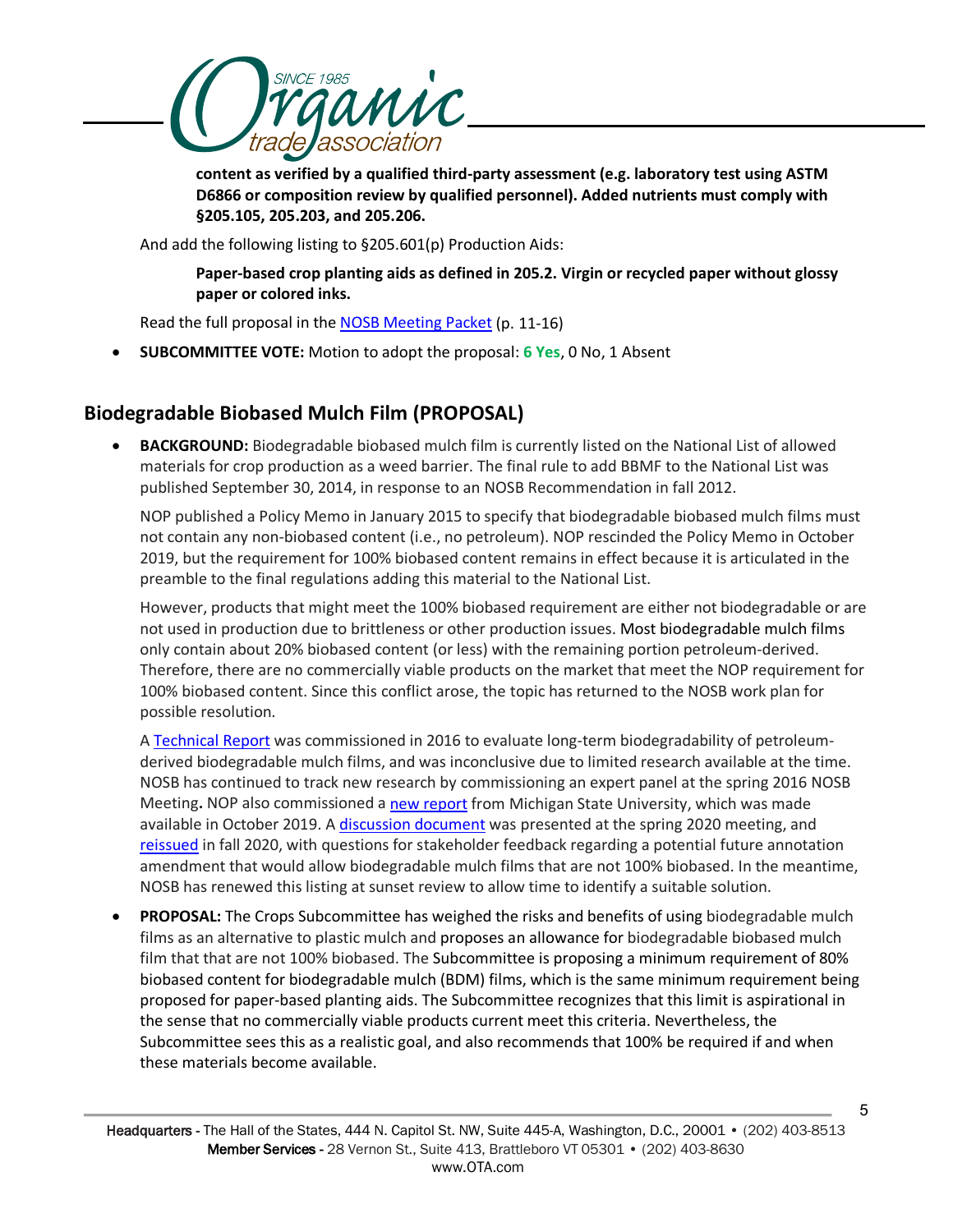

The Subcommittee proposes to:

Revise the definition at §205.2 Terms Defined (bold text added):

*Biodegradable biobased mulch film.* A synthetic mulch film that meets the following criteria: (1) Meets the compostability specifications of one of the following standards: ASTM D6400, ASTM D6868, EN 13432, EN 14995, or ISO 17088 (all incorporated by reference; see §205.3); (2) Demonstrates at least 90% biodegradation absolute or relative to microcrystalline cellulose in less than two years, in soil, according to one of the following test methods: ISO 17556 or ASTM D5988 (both incorporated by reference; see §205.3); and (3) **Biodegradable plastic mulch films must be at least 80%** biobased with content determined

using ASTM D6866 (incorporated by reference; see §205.3).

And revise the listing to §205.601(a)(2) Mulches (bold text added):

(iii) Biodegradable biobased mulch film as defined in §205.2. Must be produced without organisms or feedstock derived from excluded methods. **When 100% biobased biodegradable plastic films become available, producers are required to use 100% biobased content BDM plastic films.**

Read the full proposal in the [NOSB Meeting Packet](https://www.ams.usda.gov/sites/default/files/media/NOSBProposalPacketApril2021.pdf) (p. 17-21)

• **SUBCOMMITTEE VOTE:** Motion to adopt the proposal: **5 Yes**, **1 No**, 2 Absent

### **Crops 2023 Sunset Review**

• **BACKGROUND:** NOSB is reviewing whether to continue the allowance of several substances currently included on the National List of Allowed and Prohibited Substances to determine whether the substances should continue to be listed or should be relisted or removed from the list. These substances are undergoing Sunset Review this year in advance of their sunset date in 2023. These inputs may not be renewed if new information indicates they are harmful to human health or the environment, are not necessary because natural or organic alternatives are available, and/or are incompatible with organic production.

Public comments should clearly indicate the commenter's position on the allowance or prohibition of the substance and explain the reasons for the position. Comments should focus on providing relevant new information about a substance since its last NOSB review, including research or data that may inform NOSB's determination (e.g., scientific, environmental, manufacturing, industry impact information, etc.). Comments should also address the continuing need for the substance, and if there are viable alternatives such as: alternative management practices or natural substances that would eliminate the need for the specific substance; other substances that are nonsynthetic or are on the National List that are better alternatives, which could eliminate the need for this specific substance. Comments should address when alternatives have a function and effect equivalent to or better than the substance under review.

Please complete [OTA's Sunset Surveys](https://ota.com/advocacy/organic-standards/national-organic-standards-board/nosb-spring-2021-meeting) to provide information about the necessity of these inputs.

• **DISCUSSION SUMMARIES:** The Crops Subcommittee has provided discussion summaries for each substance undergoing sunset review and has indicated specific areas where additional information is requested from stakeholders. Read the full discussion in the [NOSB Meeting Packet](https://www.ams.usda.gov/sites/default/files/media/NOSBProposalPacketApril2021.pdf) (p. 23-51)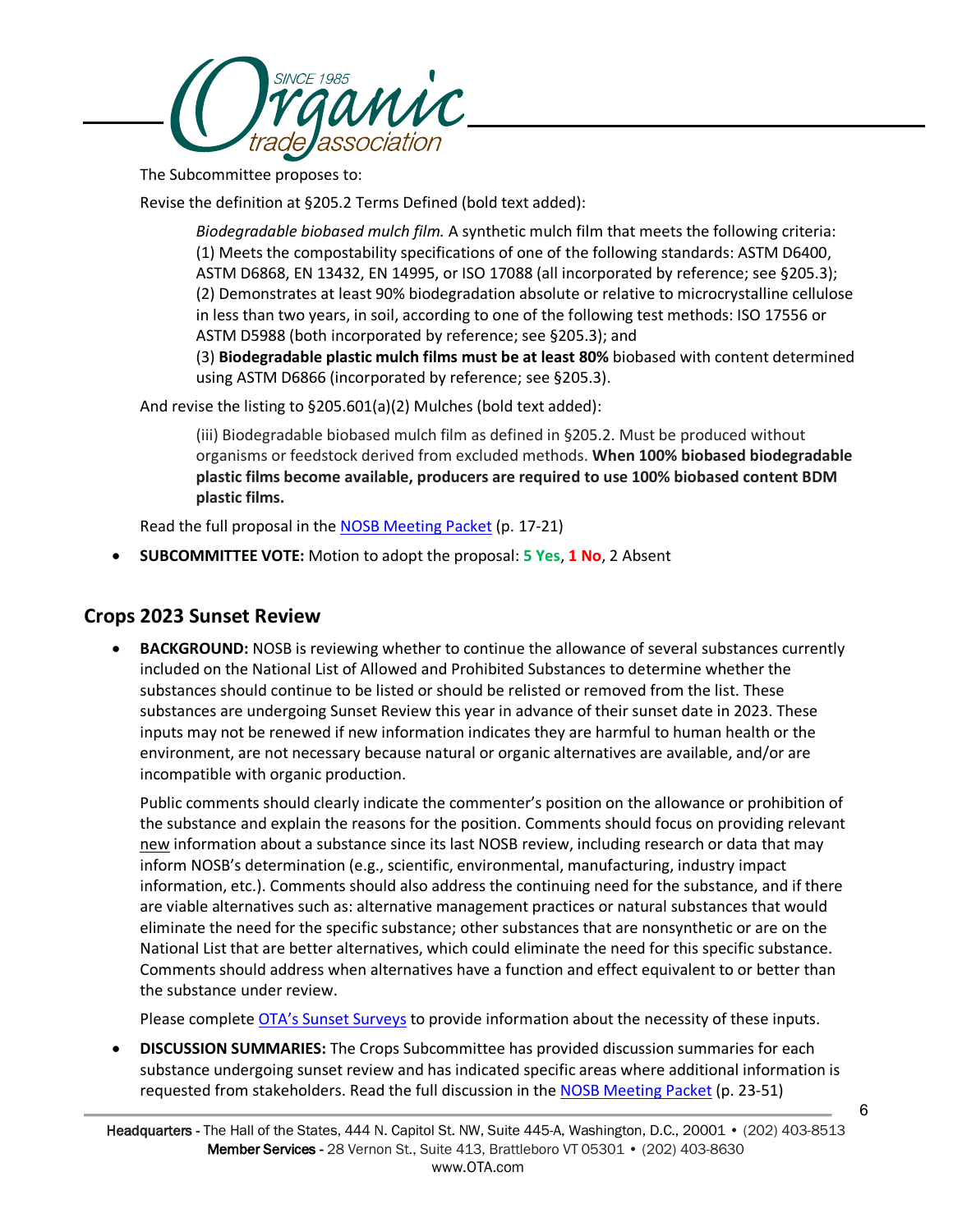

#### **Copper sulfate – §205.601(a)(3) & (e)(4)**

- Allowed for use as an algicide and tadpole shrimp control in aquatic rice systems. One application per field during any 24-month period. Application rates are limited to those which do not increase baseline soil test values for copper over a time frame agreed upon by the producer and accredited certifying agent.
- The Subcommittee indicates that it may be time to reconsider copper sulfate as an algicide and means of controlling tadpole shrimp. It appears there is sufficient evidence to conclude that:
	- use of copper sulfate in rice fields is environmentally detrimental,
	- alternative seeding practices could eliminate the need for the chemical as both algae and tadpole shrimp cease to be problematic once seedlings are established, and
	- international standards do not allow for spraying of copper sulfate for organic rice production.
- Additional information requested by Subcommittee:
	- **1. What are the roadblocks to transitioning to a dry-seeding or transplanting of rice seedlings in US rice production?**
	- **2. Are there viable practices that can be used to offset the toxic build-up of copper in the soil and water (i.e. crop rotation, phytoremediation with plants that draw copper from the soil)?**

#### **Oxone gas – §205.601(a)(5)**

Allowed for use as an irrigation system cleaner

### **Peracetic acid – §205.601(a)(6) & (i)(8)**

- Allowed for use in control fire blight bacteria and for disinfecting equipment, seed, and asexually propagated planting material.
- Also allowed in hydrogen peroxide formulations at a concentration of no more that 6% as indicated on the pesticide product label.
- Additional information requested by Subcommittee: NOSB, through its various Subcommittees is engaging in a critical assessment of how it reviews the full suite of sanitizers either available in organic or petitioned for use in organic. As part of that assessment, the following draft framework has been suggested as a means of polling stakeholders to determine the appropriateness of certain materials in organic production:
	- **1. Base Process: How does the material fit into an adequate system of cleaning (contact time, scrubbing effort and force, water source, etc.), rinsing, and sometimes testing, as the essential first step in sanitation?**
	- **2. Use: Is it a direct food contact material or a surface contact material?**
	- **3. Need: Has the material met the need addressed by its original petition?**
	- **4. Efficacy: How well does the material work for the specific need identified?**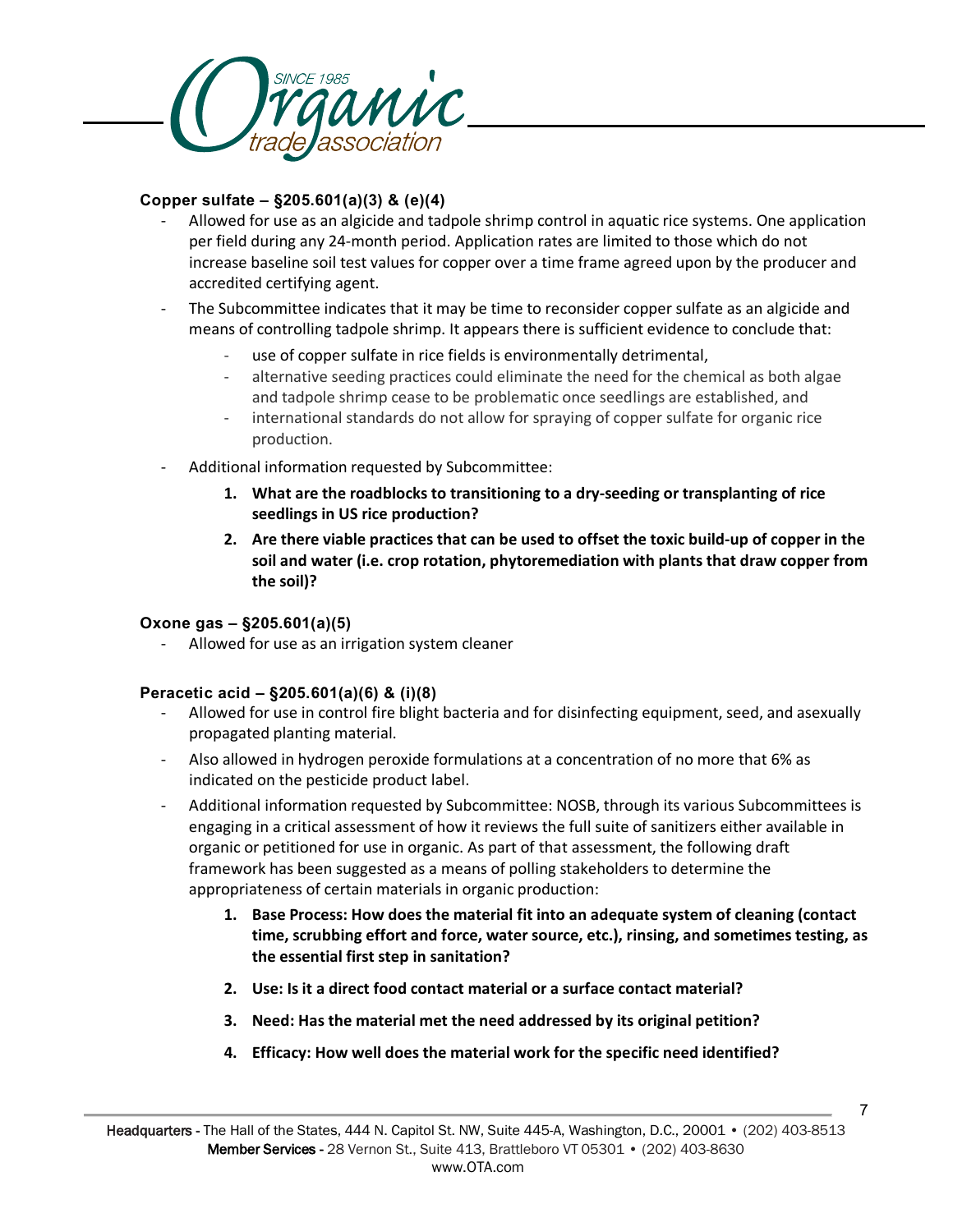

- **5. Alternatives: Are existing alternatives adequate? Are there materials already on the list that can be employed in a new use, rather than adding or a new material or continuing to allow use of a less appropriate older material?**
- **6. Rotation: How does this material fit into rotations and/or the need for back up materials?**
- **7. Other Regulatory Reviews: How can we look to FDA and EPA to help us assess risk while, also evaluating against the OFPA criteria (particularly environmental fate and human contact impacts)?**

#### **EPA List 3 Inerts of Unknown Toxicity – §205.601(m)(2)**

- Allowed for use only in passive pheromone dispensers used for insect management, either to trap and monitor insect populations or to control a pest through pheromone mating disruption.
- EPA List 3 is outdated and no longer maintained by EPA. An alternative review system has not yet been implemented by NOP.
- Additional information requested by Subcommittee:
	- **1. Are there any new health or environmental concerns with the use of the List 3 inerts in passive pheromone dispensers?**
	- **3. Are there any natural alternatives to the use of List 3 inerts in passive pheromone dispensers?**
	- **4. What percent of ingredients in passive pheromones do List 3 inerts represent?**
	- **5. Do the List 3 ingredients in the passive dispensers diffuse into the environment or do they remain in the dispensers?**

#### **Chlorine materials – §205.601(a)(2)**

- Includes Calcium hypochlorite, Chlorine dioxide, Hypochlorous acid, Sodium hypochlorite
- Allowed for use as a sanitizer and disinfectant. For pre-harvest use, residual chlorine levels in the water in direct crop contact or as water from cleaning irrigation systems applied to soil must not exceed the maximum residual disinfectant limit under the Safe Drinking Water Act, except that chlorine products may be used in edible sprout production according to EPA label directions.
- The Crops Subcommittee acknowledges that chlorine materials have been judged essential to ensure food safety and to comply with food-safety regulations under the Food Safety Modernization Act (FSMA) and generally support continued listing of chlorine materials. The Subcommittee also supports research priorities that investigate alternatives to chlorine compounds and encourages the use of alternative, less toxic materials, when their use can meet strict food safety standards.
- Additional information requested by Subcommittee: NOSB, through its various Subcommittees, is engaging in a critical assessment of how it reviews the full suite of sanitizers either available in organic or petitioned for use in organic. As part of that assessment, the following draft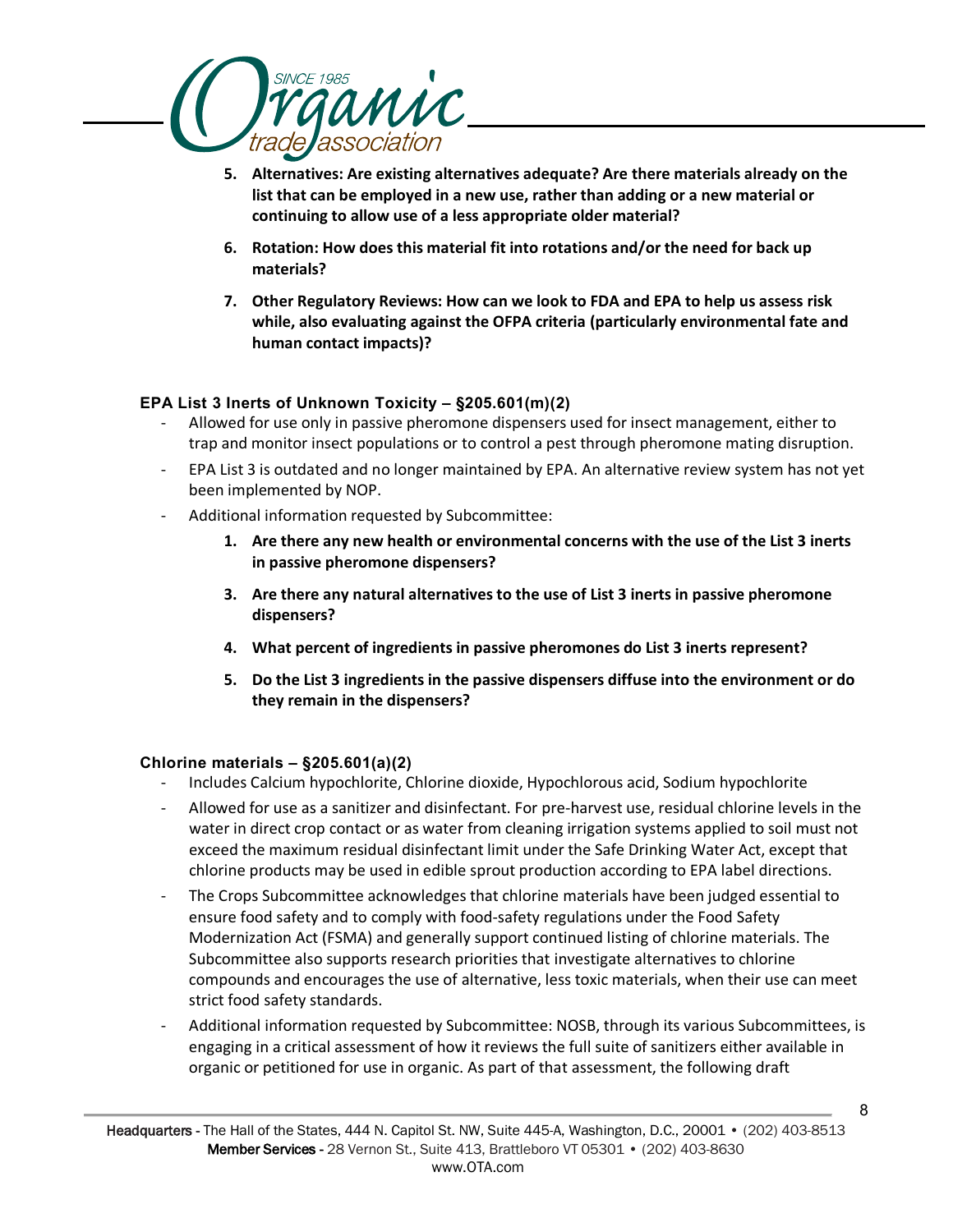

framework has been suggested as a means of polling stakeholders to determine the appropriateness of certain materials in organic production:

- **1. Base Process: How does the material fit into an adequate system of cleaning (contact time, scrubbing effort and force, water source, etc.), rinsing, and sometimes testing, as the essential first step in sanitation?**
- **2. Use: Is it a direct food contact material or a surface contact material? Do stakeholders see any distinction in the use of this material in this crop production context versus a food handling/processing context?**
- **3. Efficacy: How well does the material work for the specific need identified?**
- **4. Alternatives: Are existing alternatives adequate? Are there materials already on the list that can be employed in a new use, rather than adding or a new material or continuing to allow use of a less appropriate older material?**
- **6. Rotation: How does this material fit into rotations and/or the need for back up materials?**
- **7. Other Regulatory Reviews: How can we look to FDA and EPA to help us assess risk while also evaluating against the OFPA criteria (particularly environmental fate and human contact impacts)?**

#### **Magnesium oxide – §205.601(j)(5)**

- Allowed for use only to control the viscosity of a clay suspension agent for humates in order to prevent crystallization of any fertilizer or micronutrient salts that may be in solution and prevent the plugging of spray nozzles during spray applications.
- Additional information requested by Subcommittee:
	- **1. Has magnesium oxide been used for the purposes of suspending humates in a clay solution as described in the original petition?**
	- **2. Are there any commercially available, non-synthetic alternatives that achieve the same purpose as magnesium oxide?**
	- **3. Is there still a need for liquid humates in organic agriculture?**
	- **4. Can non-synthetic acids be used in place of sulfuric acid in the manufacture of magnesium oxide?**
	- **5. Are there environmental or human health issues that should be noted in the decision to retain magnesium oxide on the National List?**

#### **Calcium chloride – §205.602**

- Prohibited for use except as a foliar spray to treat a physiological disorder associated with calcium uptake such as bitter pit in apples, fruit cracking on developing figs, and blossom end rot on tomatoes.
- The restrictions on nonsynthetic calcium chloride produced through the brine process is for the purpose of preventing potential overuse of high solubility materials.
- Additional information requested by Subcommittee: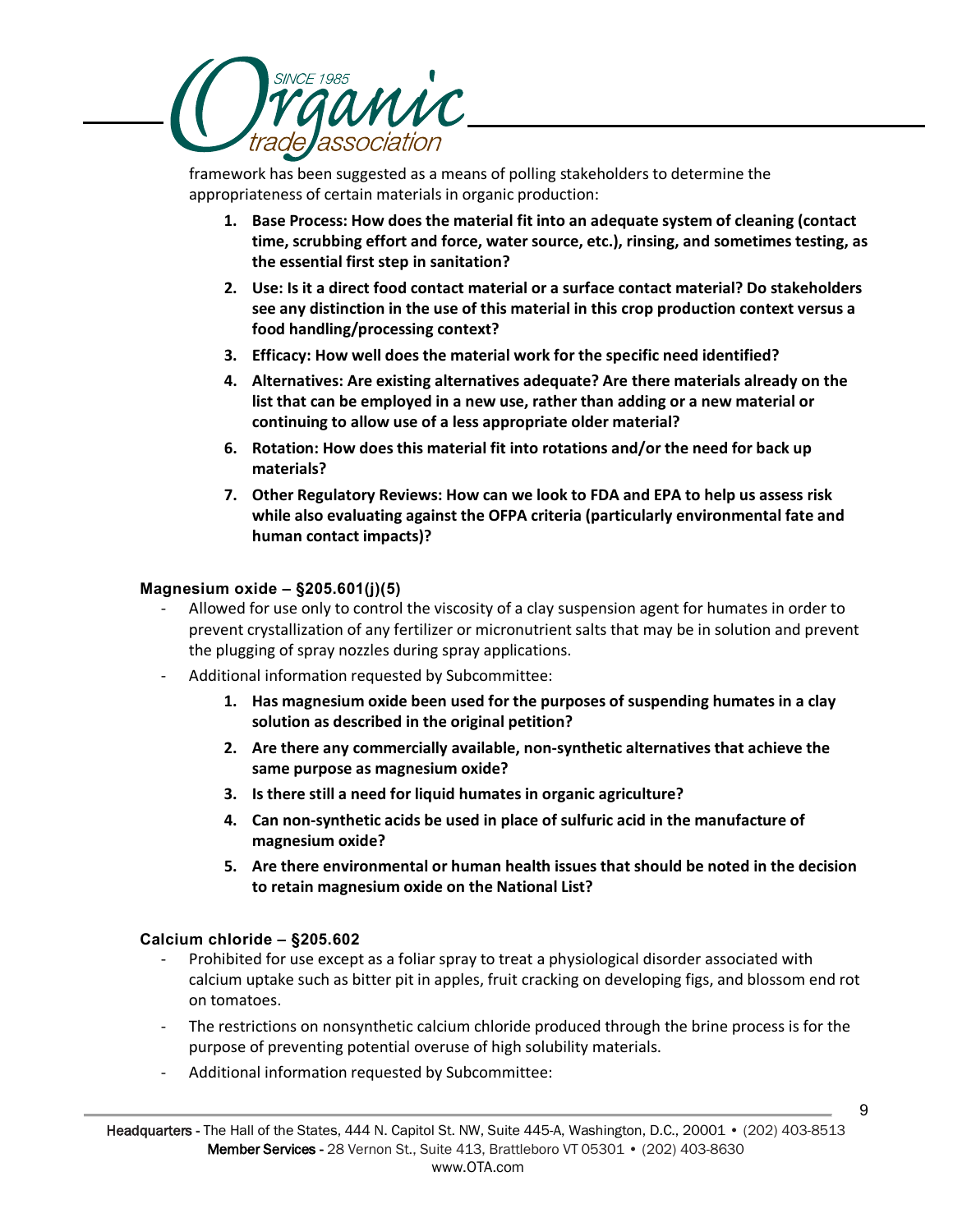

- **1. On which crops and for what physiological disorders associated with calcium uptake is calcium chloride used by producers?**
- **2. The 2007 TAP states: "Since bitter pit of apples is a calcium deficit disorder, an alternate form of calcium, such as limestone, gypsum, or rock phosphate, could be used". Please comment.**

#### **Rotenone – §205.602**

- Prohibited.
- Rotenone is a potent botanical pesticide that is prohibited in organic production due to adverse health effects.

### **Ammonia Extract (DISCUSSION)**

• **BACKGROUND:** Ammonia extract has bee[n petitioned](https://www.ams.usda.gov/sites/default/files/media/Petition_Ammonia_Extract_05222020.pdf) for inclusion on the National List as a prohibited nonsynthetic input in organic crop production. The petitioner identifies concerns that these types of ammonia fertilizers do not align with organic production principles, pose risks to the integrity of organic products, and increase the risk of fertilizer fraud. The petition also raises concerns about uncertainty and inconsistent determinations of material review organizations regarding the classification of ammonia extract technologies as nonsynthetic or synthetic.

A [discussion document](https://www.ams.usda.gov/sites/default/files/media/CSAmmoniaExtract.pdf) was presented in fall 2020 to solicit stakeholder input on a series of questions about the ability to distinguish synthetic ammonia sources from non-synthetic sources through testing, the impacts on soil health, and other questions about the classification and other issues related to ammonia extract. A third-party Technical Report is under development.

• **DISCUSSION DOCUMENT:** The Crops Subcommittee presents a second discussion document that builds on comments received from the last meeting on the topics of soil health and the potential for fraud. The Subcommittee indicates it received conflict data as to whether the use of ammonia extract promotes or degrades soil health.

The Subcommittee seeks stakeholder comments in response to the following questions:

- **1. Given the conflicting comments on the effects of ammonia on soil health, please provide further information that would help to resolve this conflict. Provide scientific citations so that the NOSB can have primary references as to the effect of ammonia extract on soil health.**
- **2. Is there a range of concentrations in the soil solution in which ammonia is beneficial, while outside that range it is not?**
- **3. Please provide additional information as to how the fraudulent use of synthetic ammonia could be prevented while at the same time allowing for the use of natural ammonia extract.**
- **4. Should the use of natural ammonia extract be limited to a certain percent of nitrogen use in crops (similar to the Chilean nitrate restriction)?**
- **5. If natural ammonia extract is limited to a certain percentage of nitrogen use, how can that amount be verified and separated from synthetic ammonia?**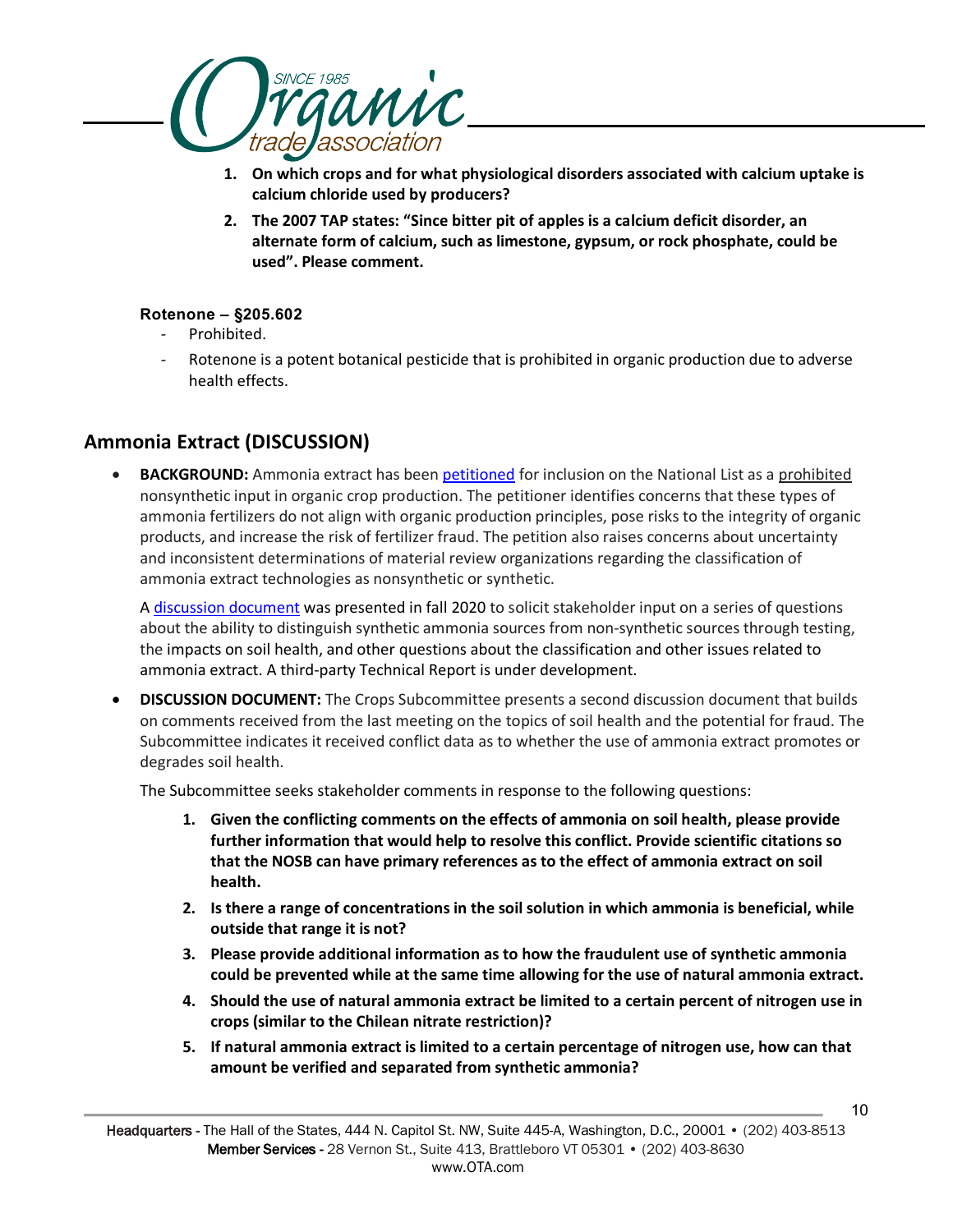

- **6. In mixed organic and conventional operations, how can the use of natural ammonia extract used in the organic crops be verified as opposed to synthetic ammonia used in the conventional crops?**
- **7. Is there additional information about the effects of highly soluble organic fertilizers on soil health that the NOSB should be aware of?**

Read the full discussion document in the [NOSB Meeting Packet](https://www.ams.usda.gov/sites/default/files/media/NOSBProposalPacketApril2021.pdf) (p. 53-58)

• **SUBCOMMITTEE VOTE:** Motion to adopt the discussion document: **6 Yes**, 0 No, 2 Absent

### **Kasugamycin (DISCUSSION)**

• **BACKGROUND:** Kasugamycin is an aminoglycosidic antibiotic (bactericide) that has been [petitioned](https://www.ams.usda.gov/sites/default/files/media/Kasugamycin_Petition.pdf) for allowance to control fire blight in apples, pears, and other pome fruits. Kasugamycin is manufactured through fermentation and isolated as hydrochloride. Kasugamycin hydrochloride hydrate is the technical grade active ingredient in EPA-registered products Kasumin 2L and Kasumin 4L. These products were registered with a number of restrictions including: applications are prohibited where animals are grazing or in areas where crops have been fertilized with animal or human waste; users are also required to follow a resistance management plan; applications are limited to four per year with California limiting applications to two per year.

A third-party [Technical Report](https://www.ams.usda.gov/sites/default/files/media/Kasugamycin_TR.pdf) was commissioned to support the NOSB review of this petitioned material. The Report identifies some level of resistance which is why EPA-registered labels require a resistance management plan and limits on frequency of applications.

• **DISCUSSION DOCUMENT:** The Crops Subcommittee presents a discussion document to collect information from stakeholders on this petition. The Subcommittee recognizes that other antibiotics previously permitted in organic production have resulted in widespread resistance (e.g., streptomycin) and therefore were prohibited.

The Subcommittee seeks stakeholder comments in response to the following questions:

- **1. Is the use of kasugamycin necessary for the control of fire blight or are other integrated programs sufficient?**
- **2. Would the use of kasugamycin decrease the need for other synthetic products used in organic agriculture such as coppers and lime sulfur?**
- **3. Is the limitation to 4 applications (2 in California) sufficient to reduce or eliminate the chances for fire blight resistance?**
- **4. If approved, should the use be annotated only for fire blight control in apples and pears?**
- **5. Are there variable results of the efficacy of kasugamycin depending on region where it is used?**

Read the full discussion document in the [NOSB Meeting Packet](https://www.ams.usda.gov/sites/default/files/media/NOSBProposalPacketApril2021.pdf) (p. 59-60)

• **SUBCOMMITTEE VOTE:** Motion to adopt the discussion document: **8 Yes**, 0 No, 0 Absent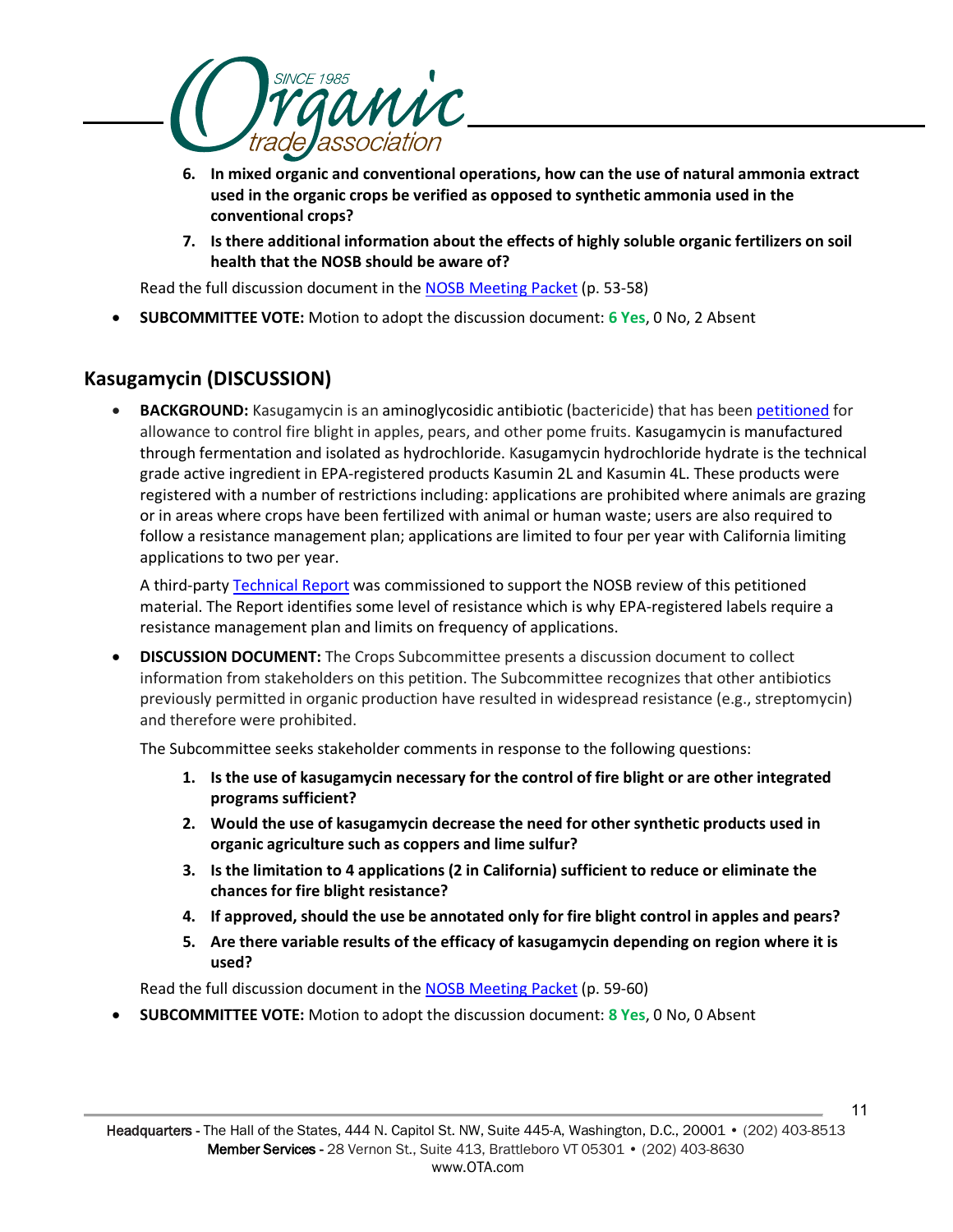

### **Ion Exchange Filtration (PROPOSAL)**

• **BACKGROUND:** Ion exchange filtration is a food processing technique used to facilitate removal of impurities from a liquid using a chemical exchange process. The process uses a chemically charged solution within an ion-exchange resin or membrane to selectively remove unwanted molecules from the liquid. Based on NOP policy information in 2002, 2008, and 2010, ion exchange filtration has been allowed for use in organic processing provided that recharge materials are on the National List. Last year, the topic of ion exchange reappeared on NOP's radar as a result of a conflicting materials review decision among certifiers.

NOP sent a [memo](https://www.ams.usda.gov/sites/default/files/media/NOPNOSBIonExchangeJT.pdf) to NOSB on August 27, 2019, requesting that NOSB provide information about the various ways ion exchange filtration is used by organic operations, the substances used in these processes, and potential alternatives to ion exchange technology. In 2020, a [Technical Report](https://www.ams.usda.gov/sites/default/files/media/IonExchangeFiltrationTechnicalReport2020.pdf) was published and a [discussion document](https://www.ams.usda.gov/sites/default/files/media/HSIonExchangeDDApril2020.pdf) was presented to seek information about the uses of ion exchange filtration in organic processing. Stakeholder comments indicated that there is widespread use of ion exchange filtration in organic processing, whether it be for removal of off-tastes, heavy metals, or clarification of the final product, and that alternatives to ion exchange filtration are not generally available.

The 2019 NOP Memo also asked NOSB to provide a recommendation on whether it is appropriate to include substances used in ion exchange filtration on the National List. A [proposal](https://www.ams.usda.gov/sites/default/files/media/HSIonExchangeFiltration.pdf) was presented in fall 2020 that the recharge materials, but not the resins or membranes themselves, must be reviewed and included on the National List. The proposal nearly passed but was ultimately sent back to Subcommittee for further discussion about the potential for degradation of resins into food after repeat use.

• **PROPOSAL:** The Handling Subcommittee presents an updated proposal to address NOP's question of whether it is appropriate to include substances used in ion exchange filtration on the National List.

The Subcommittee continues to support the longstanding policy that recharge materials need to be reviewed and included on the National List.

However, the Subcommittee is challenged to make a determination on whether the resins and membranes need to be on the National List. Based on past NOP guidance, substances that are classified by FDA as *secondary direct food additives* must be included on the National List in order to be used in organic processing, whereas substances classified as *food contact substance* can be used without reference to the National List unless explicitly prohibited. Stakeholder comments indicate that ion exchange resins appear to be classified by FDA as *both* secondary food additives and food contact substances*.* Legal expertise is needed to interpret FDA regulations defining secondary food additives and food contact substances, and how the FDA regulations legally relate to the Organic Foods Production Act. The Subcommittee states that these legal issues are beyond the capability of NOSB.

The Subcommittee's proposal also explores procedural issues regarding the allowance of ion exchange filtration without resins needing to be included on the National List. Requiring resins to be included on the National List could cause significant economic impact and disruption of current organic supply chains, and raises questions about how exactly these substances would appear on the National List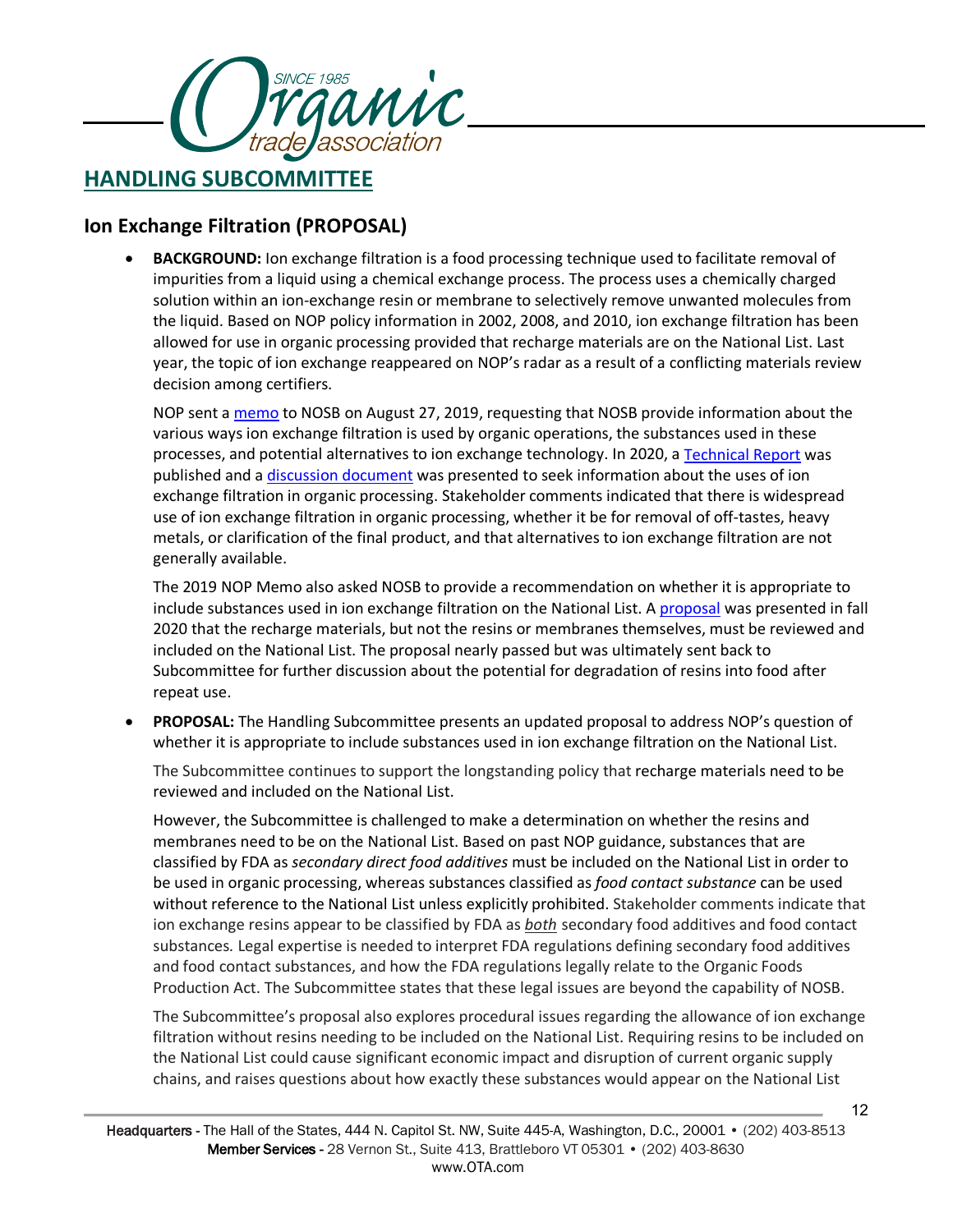

(categorically, or each specific resin). However, not requiring listing could leave an unintentional loophole to the requirements of OFPA and could cause issues in the future with resins that would be less acceptable for use in organic production systems. The Subcommittee states that these technical and procedural issues are best left to legal interpretations and procedural interpretations that are beyond the capabilities of NOSB.

Read the full proposal in the [NOSB Meeting Packet](https://www.ams.usda.gov/sites/default/files/media/NOSBProposalPacketApril2021.pdf) (p. 61-66)

• **SUBCOMMITTEE VOTE:** Motion to adopt the proposal: **6 Yes**, 0 No, 1 Absent

### **Handling 2023 Sunset Review**

• **BACKGROUND:** NOSB is reviewing whether to continue the allowance of several substances currently included on the National List of Allowed and Prohibited Substances to determine whether the substances should continue to be listed or should be relisted or removed from the list. These substances are undergoing Sunset Review this year in advance of their sunset date in 2023. These inputs may not be renewed if new information indicates they are harmful to human health or the environment, are not necessary because natural or organic alternatives are available, and/or are incompatible with organic production.

Public comments should clearly indicate the commenter's position on the allowance or prohibition of the substance and explain the reasons for the position. Comments should focus on providing relevant new information about a substance since its last NOSB review, including research or data that may inform NOSB's determination (e.g., scientific, environmental, manufacturing, industry impact information, etc.). Comments should also address the continuing need for the substance, and if there are viable alternatives such as: alternative management practices or natural substances that would eliminate the need for the specific substance; other substances that are on the National List that are better alternatives, which could eliminate the need for this specific substance; and/or other organic or nonorganic agricultural substances. Comments should address when alternatives have a function and effect equivalent to or better than the substance under review.

Please complete [OTA's Sunset Surveys](https://ota.com/advocacy/organic-standards/national-organic-standards-board/nosb-spring-2021-meeting) to provide information about the necessity of these inputs.

• **DISCUSSION SUMMARIES:** The Handling Subcommittee has provided discussion summaries for each substance undergoing sunset review and has indicated specific areas where additional information is requested from stakeholders. Read the full discussion in the [NOSB Meeting Packet](https://www.ams.usda.gov/sites/default/files/media/NOSBProposalPacketApril2021.pdf) (p. 67-103)

#### **Agar-Agar – §205.605(a)**

- Allowed for use in food processing as a stabilizer, thickener, gelling agent, texturizer, moisturizer, emulsifier, flavor enhancer, and absorbent. Used in various foods including bakery products, confections, jellies and jams, dairy products, canned meat and fish products, and vegetarian meat substitutes.
- Agar-agar has the ability to withstand high temperatures and doesn't interfere with taste profiles.
- Additional information requested by Subcommittee:
	- **1. Have there been any new developments with natural alternatives to agar-agar?**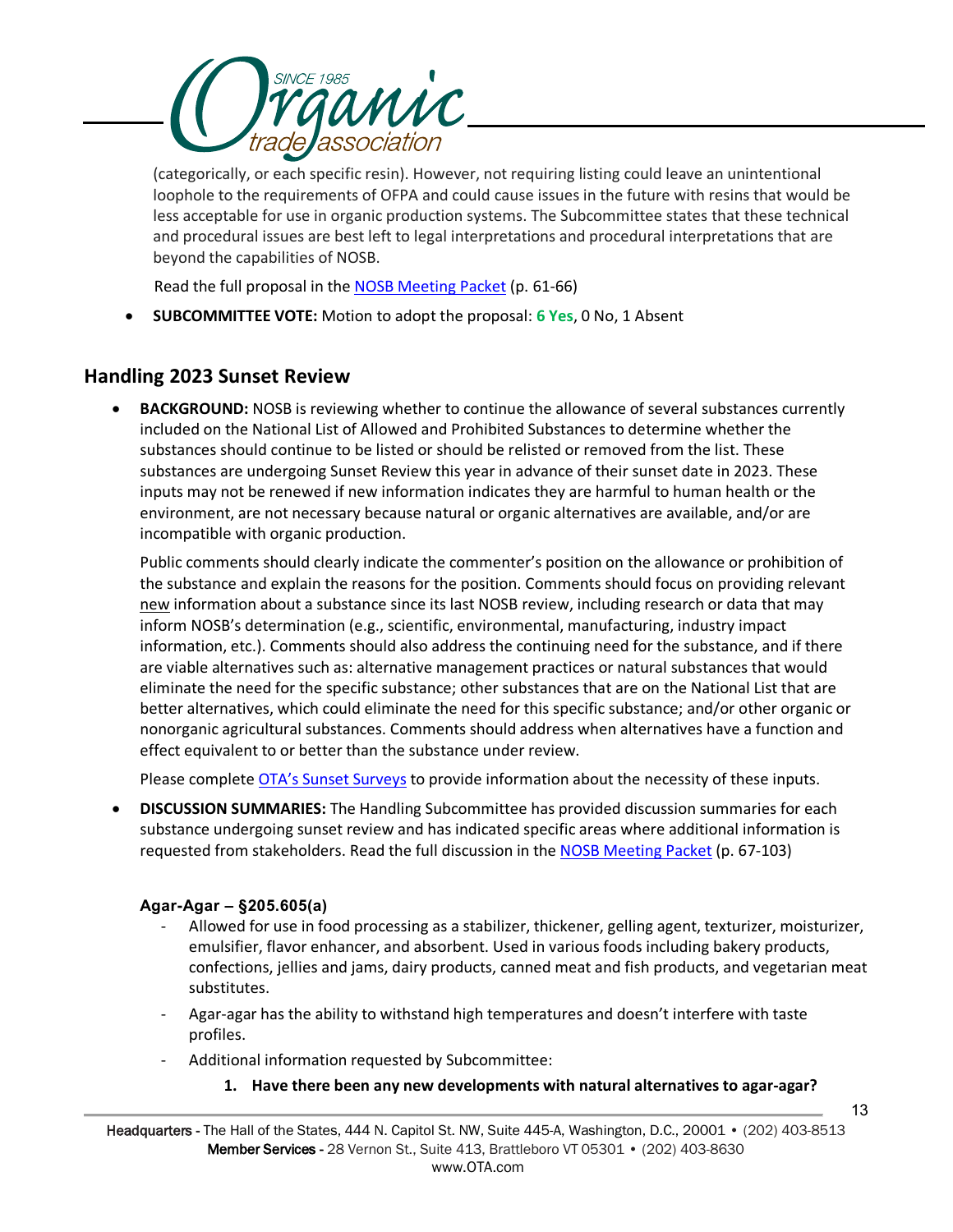

**2. Are there sufficient quantities of agar-agar produced using non-synthetic extraction methods to exclude agar-agar produced using synthetic methods?** 

#### **Animal enzymes – §205.605(a)**

- Includes: Rennet—animals derived; Catalase—bovine liver; Animal lipase; Pancreatin; Pepsin; and Trypsin
- Used as catalysts for biological processes that are useful in the processing of food products or ingredients, e.g. as a coagulant to curdle milk to be made into cheese or sour cream.
- Additional information requested by Subcommittee:
	- **1. Since the last review, have organic animal enzymes become commercially available?** 
		- **a. If so, is there sufficient supply that meets the needs of the organic industry?**
		- **b. If not, what are the barriers?**
	- **2. Are there ancillary substances used in animal enzymes that are not found on the chart below, or are there ancillary substances on the chart that you think should not be allowed? Please submit public comment explaining which substance and why.**

| Ancillary Substances by Food Additive Functional Class |                                                                                                                                                                                                                                                                                                                                                                                                                                                                                                                                                                                                                                                           |
|--------------------------------------------------------|-----------------------------------------------------------------------------------------------------------------------------------------------------------------------------------------------------------------------------------------------------------------------------------------------------------------------------------------------------------------------------------------------------------------------------------------------------------------------------------------------------------------------------------------------------------------------------------------------------------------------------------------------------------|
| Anti-caking &                                          | Magnesium stearate, calcium silicate, silicon dioxide, calcium stearate,                                                                                                                                                                                                                                                                                                                                                                                                                                                                                                                                                                                  |
| anti-stick agents                                      | magnesium silicate/talc, magnesium sulfate.                                                                                                                                                                                                                                                                                                                                                                                                                                                                                                                                                                                                               |
| Carriers and fillers                                   | Lactose, maltodextrins, sucrose, dextrose, potato starch, non-GMO soy oil, rice<br>protein, grain (rice, wheat, corn, barley) flour, milk, autolyzed yeast, inulin,<br>cornstarch, sucrose, glycerol, potassium chloride, ammonium sulfate, calcium<br>phosphate, calcium acetate, calcium carbonate, calcium chloride, calcium<br>sulfate, dextrin, dried glucose syrup, ethyl alcohol, glucose, glycol, lactic acid,<br>maltose, mannitol, mineral oil, palm oil, purity gum (starch), saccharose,<br>sorbitol, soy flour, sunflower oil, trehalose, vegetable oil, microcrystalline<br>cellulose, propylene glycol, stearic acid, dicalcium phosphate. |
| Preservatives                                          | Sodium benzoate, potassium sorbate, ascorbic acid, alpha (hops) extract,<br>benzoic acids and their salts, calcium propionate, citric acid, potassium chloride,<br>potassium phosphate, sodium acetate, sodium chloride, sodium propionate,<br>sodium sulfate, sorbic acid and its salts, stearic acid, tannic acid, trisodium<br>citrate, zinc sulfate.                                                                                                                                                                                                                                                                                                  |
| <b>Stabilizers</b>                                     | Maltodextrin, betaine (trimethylglycine), glucose, glycerol, sodium chloride,<br>sodium phytate, sorbitol, sucrose.                                                                                                                                                                                                                                                                                                                                                                                                                                                                                                                                       |
| pH control, buffers                                    | Acetic acid, citric acid anhydrous, sodium citrate, sodium phosphate, trisodium<br>citrate.                                                                                                                                                                                                                                                                                                                                                                                                                                                                                                                                                               |

#### $\mathbb{R}^2$  and . .<br>. . . . . . . . . . . .<br>De las Francia Antolínica Fra

#### **Calcium sulfate – §205.605(a)**

- Allowed for various uses in food processing such as: coagulate in tofu manufacturing (soft and silky tofu types), yeast food and dough conditioner, water conditioner, firming agent (in canned foods), jelling ingredient, and baking powder ingredient.
- Mined sources only.
- Additional information requested by Subcommittee:
	- **1. Is there clear evidence of unacceptable environmental impacts from the mining of calcium sulfate?**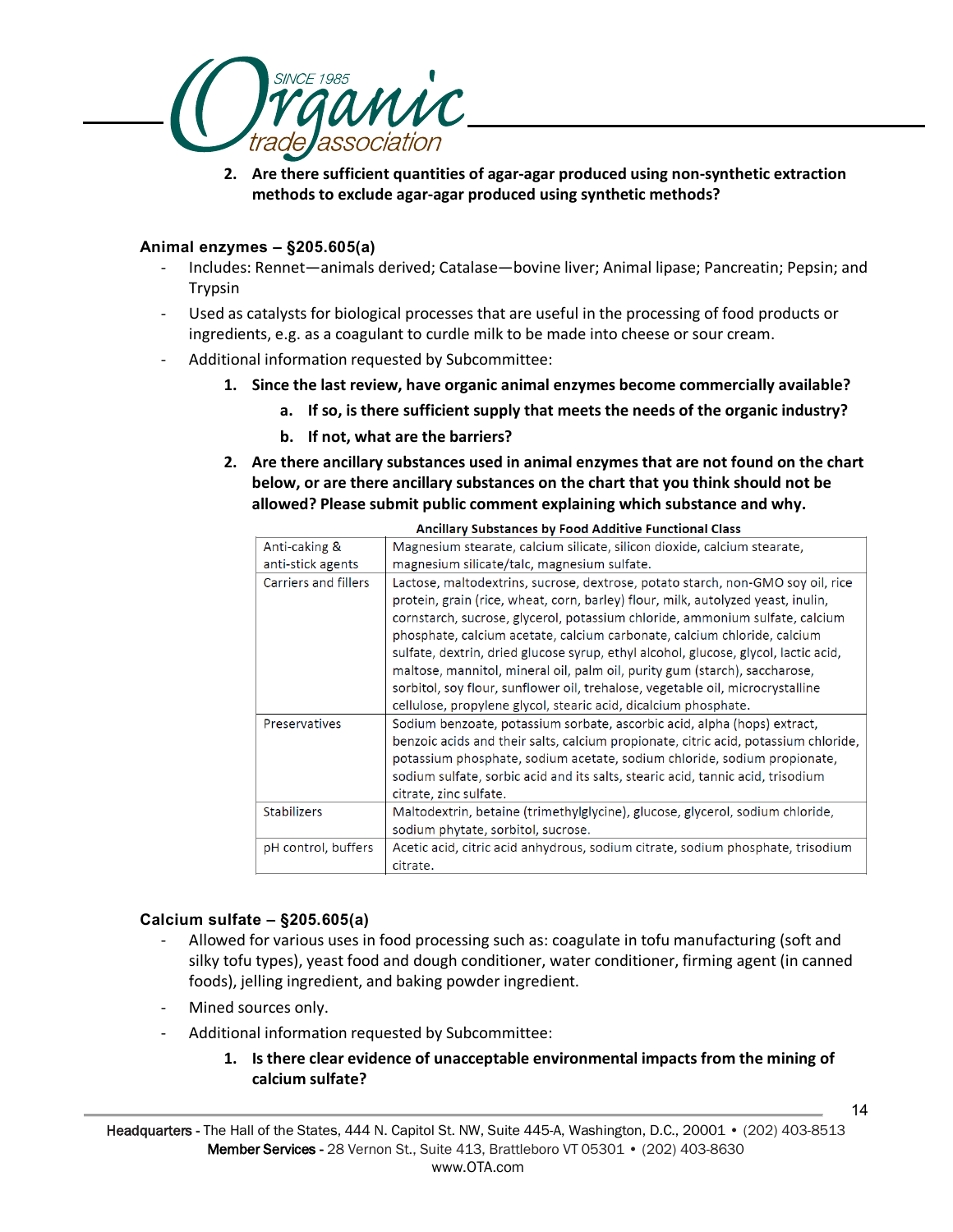

**2. Is there clear evidence of unacceptable human health impacts from calcium sulfate mining?** 

#### **Carrageenan – §205.605(a)**

- Allowed for use in food processing as a gelling agent, emulsifier, and thickener. Used primarily in meat and dairy products, and also is a vegan alternative to animal-sources gelatin.
- Also known as Irish Moss. Sourced from seaweed (red algae).
- Additional information requested by Subcommittee:
	- **1. Should there be an effort to outline best management practices for seaweed farming and harvesting?**
	- **2. Do seaweed farming practices for carrageenan production conflict with the proposed Marine Materials guidelines passed by the NOSB last year?**
	- **3. Is carrageenan essential for production of organic products? Which products?**
	- **4. Are carrageen alternatives available to replace all current uses?**
	- **5. Would lack of carrageenan availability limit opportunities to produce vegan products?**
	- **6. Is there new information on the safety of carrageenan?**

#### **Glucono delta-lactone – §205.605(a)**

- Allowed for use in food processing. Primarily used as a coagulant in the production of silken tofu. Also used as a curing or pickling agent, leavening agent, pH control agent and sequestrant.
- Production by the oxidation of D-glucose with bromine water is prohibited
- Additional information requested by Subcommittee:
	- **1. How widespread is the use of GDL in organic applications?**
	- **2. Is there evidence that GDL being used in organic applications may derive from genetic modification of any kind?**
	- **3. Have alternatives to GDL emerged in recent years that deliver the same product quality and functionality?**
	- **4. Is the lack of International acceptance significant?**
	- **5. How is organic silken tofu produced in the EU, Japan, etc. without the use of GDL?**

#### **Tartaric acid – §205.605(a)**

- Allowed for various uses in food processing including as an acidulant, pH control agent, preservative, emulsifier, chelating agent, flavor enhancer and modifier, stabilizer, anti-caking agent, and firming agent. Used in the preparation of baked goods and confectionaries, dairy products, edible oils and fats, tinned fruits and vegetables, seafood products, meat and poultry products, juice beverages and soft drinks, sugar preserves, chewing gum, cocoa powder, and alcoholic drinks.
- Sourced from grape wine.
- Includes tartaric acid and its salts (i.e. potassium acid tartrate, sodium potassium tartrate acid)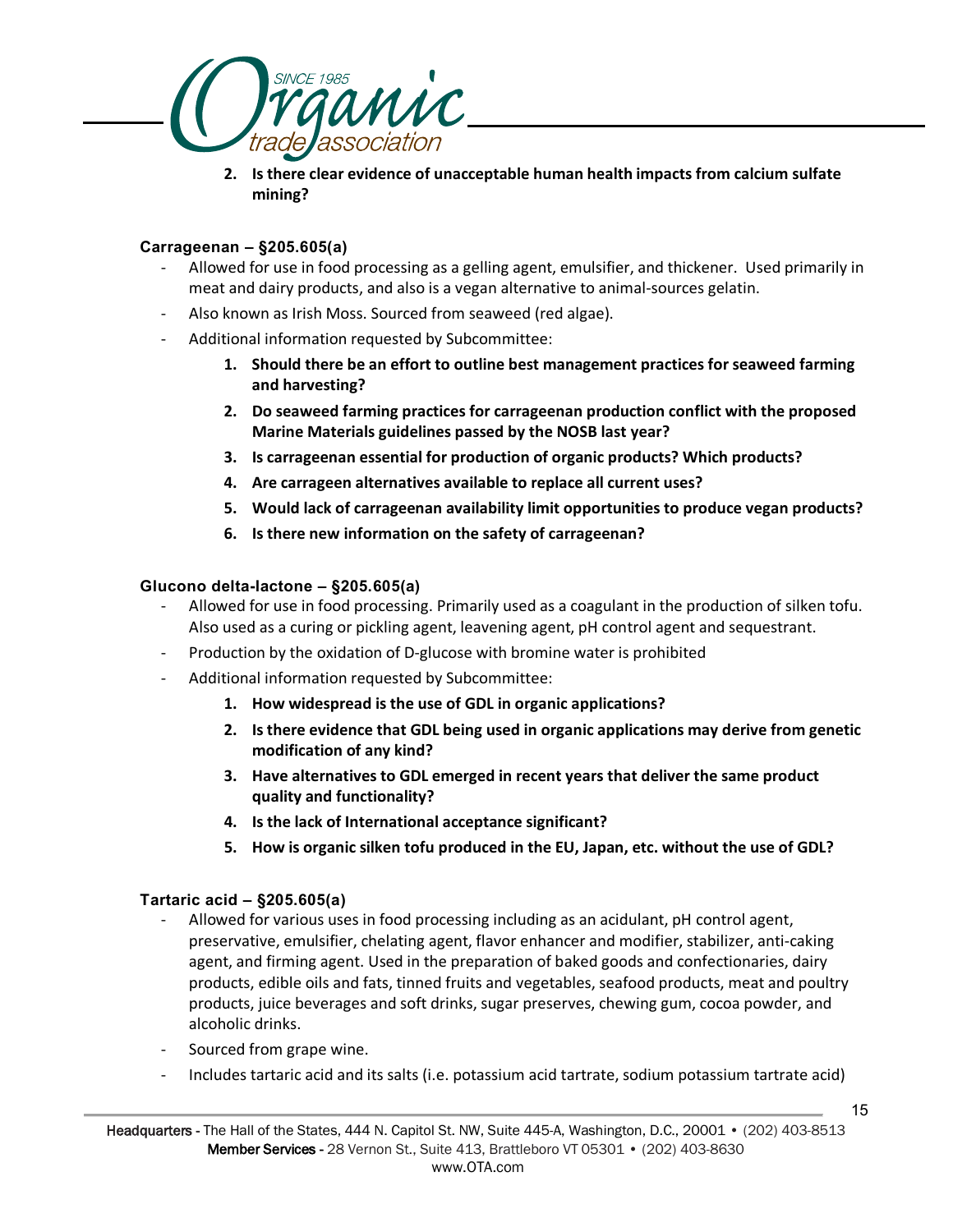

- Additional information requested by Subcommittee:
	- **1. Is tartaric acid still an essential ingredient for organic processing?**
	- **2. Are there any organic/natural alternatives for wine making?**
	- **3. Is there a sufficient supply of organic grapes to make tartaric acid from organic grapes?**
	- **4. Are there any ancillary substances that are associated with tartaric acid?**

#### **Cellulose – §205.605(b)**

- Allowed for use in regenerative casings (peelable/non-edible hot dog and sausage casings).
- Powdered cellulose is allowed for use as an anti-caking agent (e.g. for use in shredded cheese) and filtering aid (e.g. for filtration of juices). Non-chlorine bleached only.
- Microcrystalline cellulose is prohibited.
- Additional information requested by Subcommittee:
	- **1. Is cellulose still essential to organic production?**
	- **2. Are there ancillary substances in use that are not identified in the table in this document?**
	- **3. Are there alternative sources of cellulose to those from virgin forests that might minimize concerns regarding impact on primary forests?**
	- **4. What percentage of cellulose in use is derived from grain and vegetable products vs. from wood/forestry?**

#### **Chlorine materials – §205.605(b)**

- Includes: Calcium hypochlorite, Chlorine dioxide, Hypochlorous acid, Sodium hypochlorite
- Allowed for use in disinfecting and sanitizing food contact surfaces, equipment and facilities may be used up to maximum labeled rates. Chlorine materials in water used in direct crop or food contact are permitted at levels approved by the FDA or EPA for such purpose, provided the use is followed by a rinse with potable water at or below the maximum residual disinfectant limit for the chlorine material under the Safe Drinking Water Act. Chlorine in water used as an ingredient in organic food handling must not exceed the maximum residual disinfectant limit for the chlorine material under the Safe Drinking Water Act.
- The Handling Subcommittee acknowledges that chlorine materials have been judged essential to ensure food safety and to comply with food-safety regulations under the Food Safety Modernization Act (FSMA) and generally supports continued listing of chlorine materials. The Subcommittee also supports research priorities that investigate alternatives to chlorine compounds and encourages the use of alternative, less toxic materials, when their use can meet strict food safety standards.
- Additional information requested by Subcommittee: NOSB, through its various subcommittees, is engaging in a critical assessment of how it reviews sanitizers either approved for organic or petitioned for use in organic. As part of that assessment, the questions below have been suggested as a framework to evaluate the appropriateness of sanitizers and disinfectants used in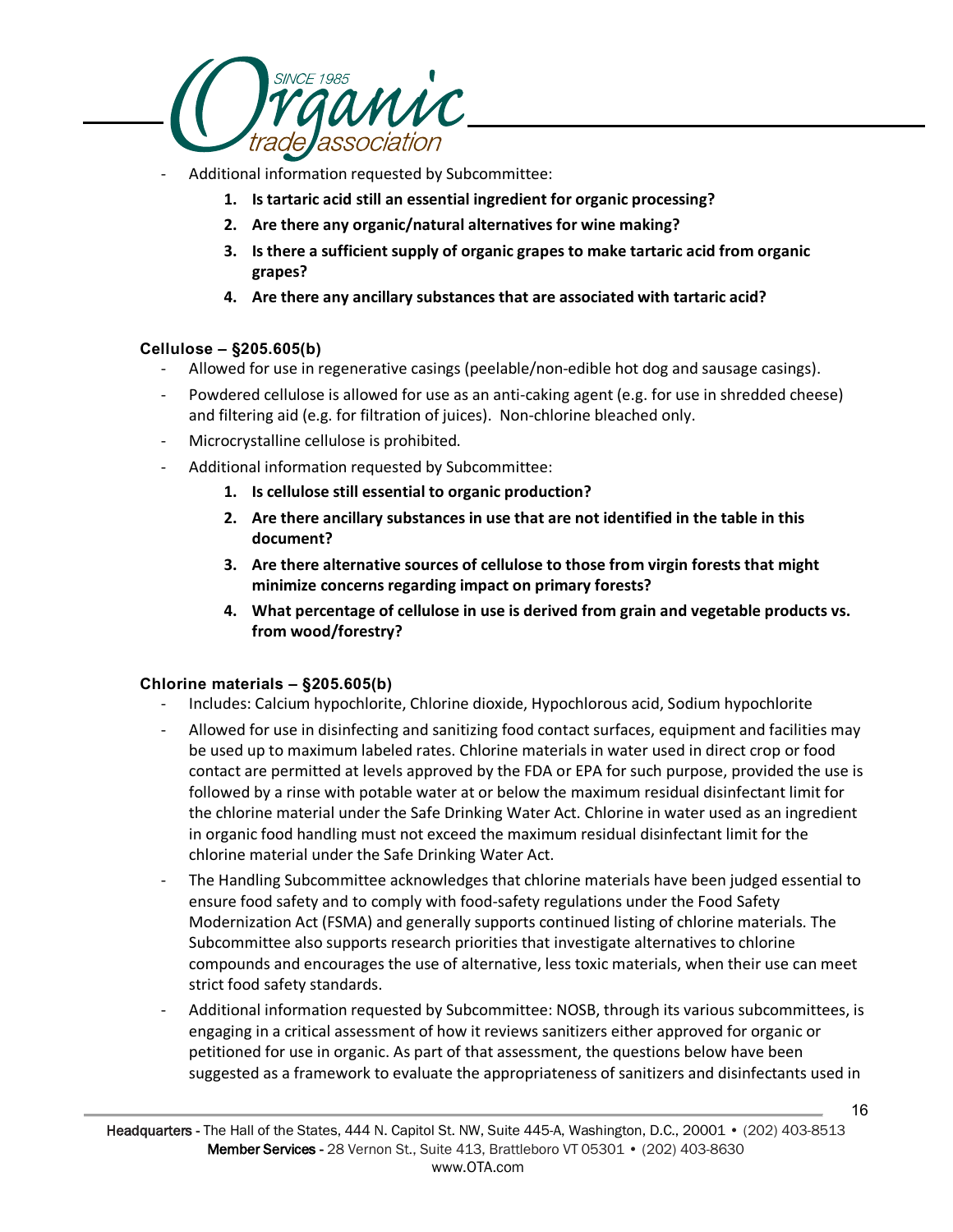

in organic production and handling. We invite members of the organic community to address these questions in light of the current sunset review of **these chlorine materials -- calcium hypochlorite, sodium hypochlorite, chlorine dioxide, and hypochlorous acid**:

- **1. Are each of these chlorine materials essential for organic food production and handling?**
- **2. How well does each of these chlorine materials work for the specific need identified?**
- **3. Since each of these chlorine materials was last reviewed, have additional commercially available alternatives emerged that would negate the need for this compound in organic handling?**
- **4. How does each of these chlorine materials fit into an adequate system of cleaning (contact time, scrubbing effort and force, water source, etc.), rinsing, and sometimes testing, as the essential first step in sanitation?**
- **5. Are each of these chlorine materials a direct food contact material or a surface contact material? If it is a food contact material, how is it used in food processing and handling?**
- **6. How does each of these chlorine materials fit into rotations and/or the need for back up materials?**
- **7. How can we look to FDA and EPA to help us assess the risks of chlorine sanitizers while also evaluating against the OFPA criteria (particularly environmental fate and human health impacts)?**

#### **Potassium hydroxide – §205.605(b)**

- Allowed for various uses in food processing including as a pH adjuster, cleaning agent, stabilizer, thickener, and poultry scald agent.
- Prohibited for use in lye peeling of fruits and vegetables.
- Additional information requested by Subcommittee:
	- **1. Is potassium hydroxide still critical for the lye peeling of peaches?**
	- **2. Are there alternatives to potassium hydroxide for cleaning/sanitizing?**
	- **3. For what other purposes is potassium hydroxide currently being used in organic processing?**
	- **4. Are there any ancillary substances that are used with potassium hydroxide?**

### **Potassium lactate – §205.605(b)**

- Allowed for use as an antimicrobial agent and pH regulator only.
- Additional information requested by Subcommittee:
	- **1. What distinguishes potassium lactate from sodium lactate in terms of functionality? Is that difference important?**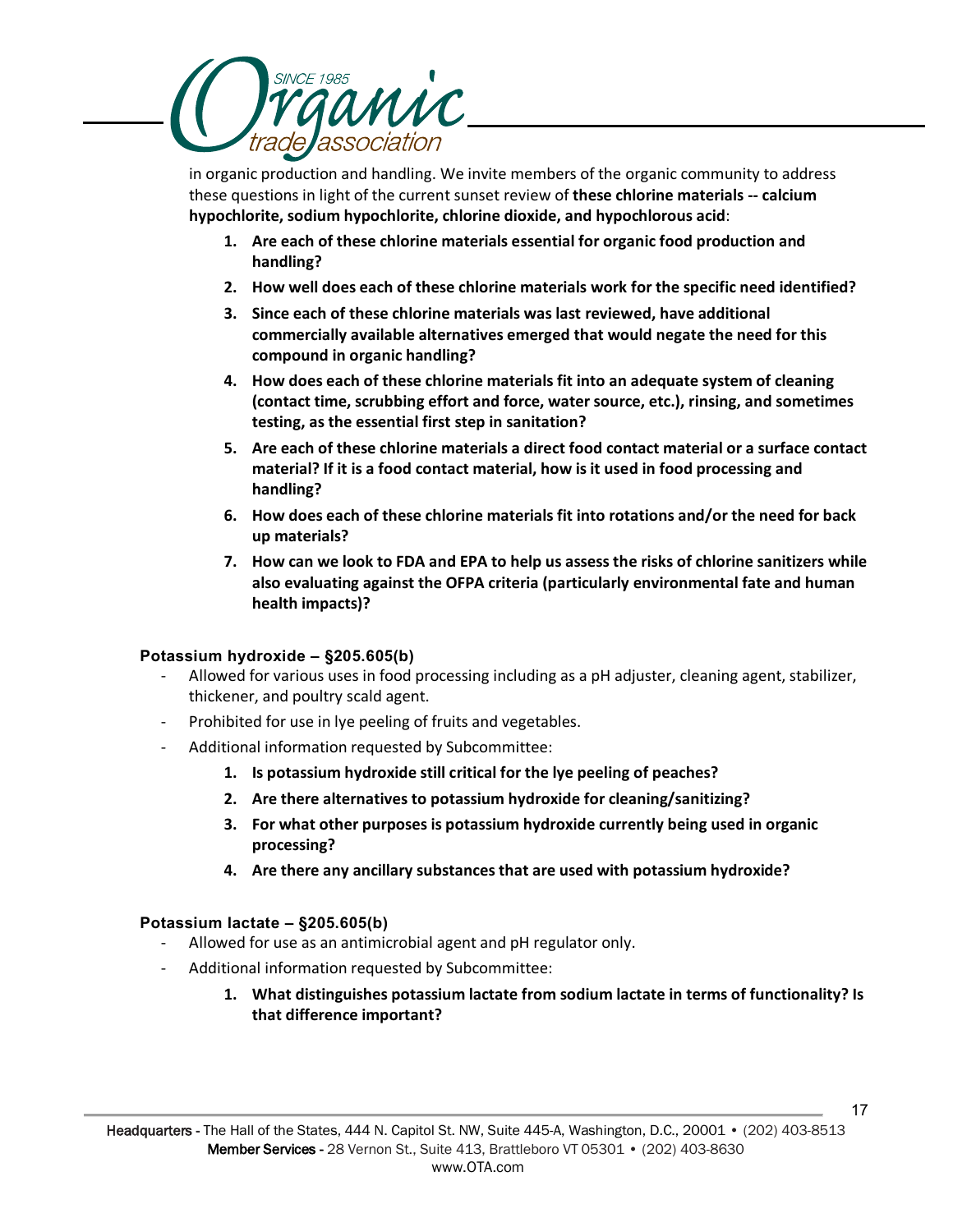

#### **Silicon dioxide – §205.605(b)**

- Allowed for use as a defoamer.
- Allowed for other uses when organic rice hulls are not commercially available in the appropriate quality, quantity, and form. Past stakeholder feedback indicated that organic rice hulls were not viable alternatives for use:
	- As an anticaking agent in organic powders, including organic cheese powders
	- In organic dry flavors in which rice hulls have not adequately or evenly disbursed flavor actives and have taken up moisture
	- **As an anticaking agent at a recommended 2% application rate, when instead the rice hull** rate has been 15-50%

As a flow agent for rice syrup solids

- As a clarifier in the production of beer
- Additional information requested by Subcommittee:
	- **1. Are there organic alternatives to silicon dioxide that are more suitable to the uses described above, in which rice hulls are not viable?**
	- **2. Is there reliable, consistent commercial availability of rice hulls for the applications in which it performs well?**
	- **3. How prevalent is the use of silicon dioxide as a defoamer?**
	- **4. How prevalent is the use of silicon dioxide for other allowed purposes, e.g. anticaking agent, flow agent, flavor disbursement?**

#### **Sodium lactate – §205.605(b)**

- Allowed for use as an antimicrobial agent and pH regulator only.
- Additional information requested by Subcommittee:
	- **1. Why do JAS, IFOAM, and the Canadian standard prohibit the use of sodium lactate?**

### **Zein (DISCUSSION)**

- **BACKGROUND:** Zein (corn protein) has been [petitioned](https://www.ams.usda.gov/sites/default/files/media/Zein_Petition_2192020.pdf) for allowance as a non-organic ingredient for use in organic food processing as a food coating. Zein is applied to foods as an alcohol solution; once the alcohol evaporates, the zein layer acts as protective moisture barrier. It is used as a confectioner's glaze or a coating on nuts and fruit, among other applications. Zein is derived from corn gluten meal. The petitioner states sourcing from certified organic corn gluten meal for the production of organic zein is not currently possible. [A technical report](https://www.ams.usda.gov/sites/default/files/media/Zein_TR.pdf) was commissioned to support the NOSB review if this petitioned material.
- **DISCUSSION DOCUMENT:** The Handling Subcommittee present a discussion document to summarize its review to date of the petitioned material. The Subcommittee highlights three main areas of focus regarding zein's suitability for inclusion on the National List: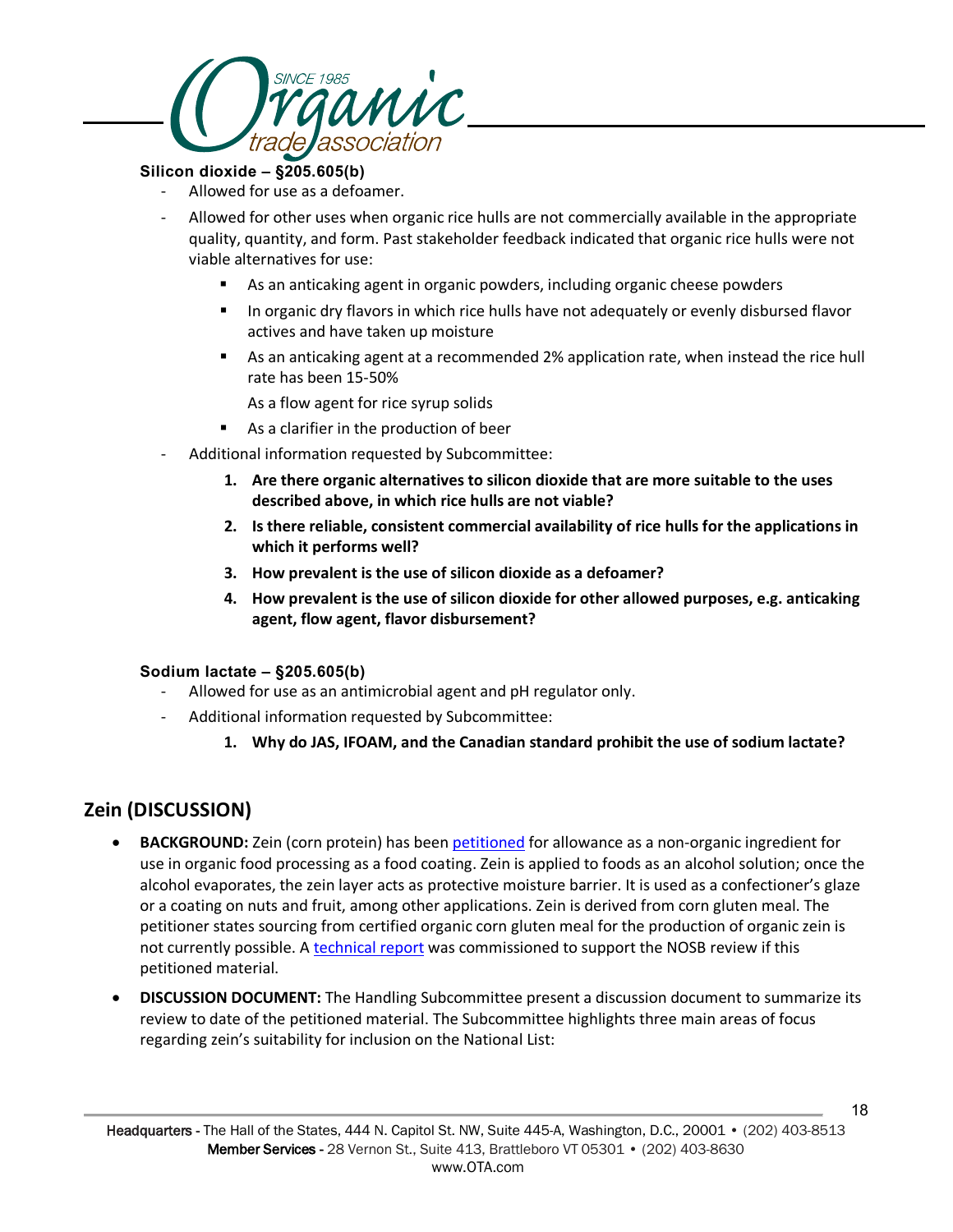

- $\circ$  a) the environmental impacts of the corn wet-milling process used to create the corn gluten meal (sulfur dioxide released and reacts with air and water to form sulfuric acid and becomes one of the major contributors to acid rain)
- $\circ$  b) whether the zein product can be considered non-synthetic (NOSB has [previously evaluated](https://www.ams.usda.gov/sites/default/files/media/Corn%20Steep%20Liquor%20Committee%20Rec%202011.pdf) this question of whether the end products of the corn wet-milling process can be considered non-synthetic and precedent has been established to consider these end products as nonsynthetics)
- $\circ$  c) whether zein fills a unique functionality not already filled by currently allowed substances (beeswax, shellac, vegetable proteins, carnauba wax)

The Subcommittee seeks stakeholder comments in response to the following questions:

- **1. If zein is made from cornmeal that is wet-milled, how much (if any) sulfur residue is left in the final product?**
- **2. What are the hurdles to achieving organic zein?**
- **3. What sectors of the organic food market would benefit the most significantly from the addition of zein to the National List and how much will shelf-life be improved?**
- **4. Do we need to revisit the classification as a non-synthetic, or is the established precedence sufficient rationale?**

Read the full discussion document in the **NOSB Meeting Packet** (p. 105-108)

• **SUBCOMMITTEE VOTE:** Motion to adopt the discussion document: **6 Yes**, 0 No, 1 Absent

### **Fish Oil Annotation (DISCUSSION)**

• **BACKGROUND:** Fish oil is currently on the National List at §205.606(e) as an agricultural substance allowed for use in organic processed foods only when the product is not commercially available in organic form. It is used as a nutritional supplement to increase the content of omega-3 fatty acids in a variety of food products. Because there are no NOP standards for organic aquaculture, non-organic forms are the only option for organic processors. During the last Sunset Review of fish oil in 2019, concerns were raised about the environmental impacts of harvesting fish directly for their oil. NOSB is exploring additional restrictions on the sourcing of fish oil to ensure its use is not harmful to the environment.

The Handling Subcommittee presented a [discussion document](https://www.ams.usda.gov/sites/default/files/media/HSFishOilAnnotationDDApril2020.pdf) in spring 2020 to explore new restrictions on fish oil that would prohibit the use of fish caught directly for the sole use of its oil, and prohibit fish oil from species and regions that are overfished or exploited.

• **DISCUSSION DOCUMENT:** The Handling Subcommittee is presenting an updated discussion document with new information requesting additional stakeholder inputs on possible options. In response to previously submitted public comments and further discussions with scientists and groups involved in marine fishery ecology and policy, the Subcommittee developed three possible fish oil annotations and requests input from organic stakeholders on the merits and feasibility of each approach. Each option would be added to the existing listing for fish oil which reads *§205.606(e) Fish oil (Fatty acid CAS #'s:*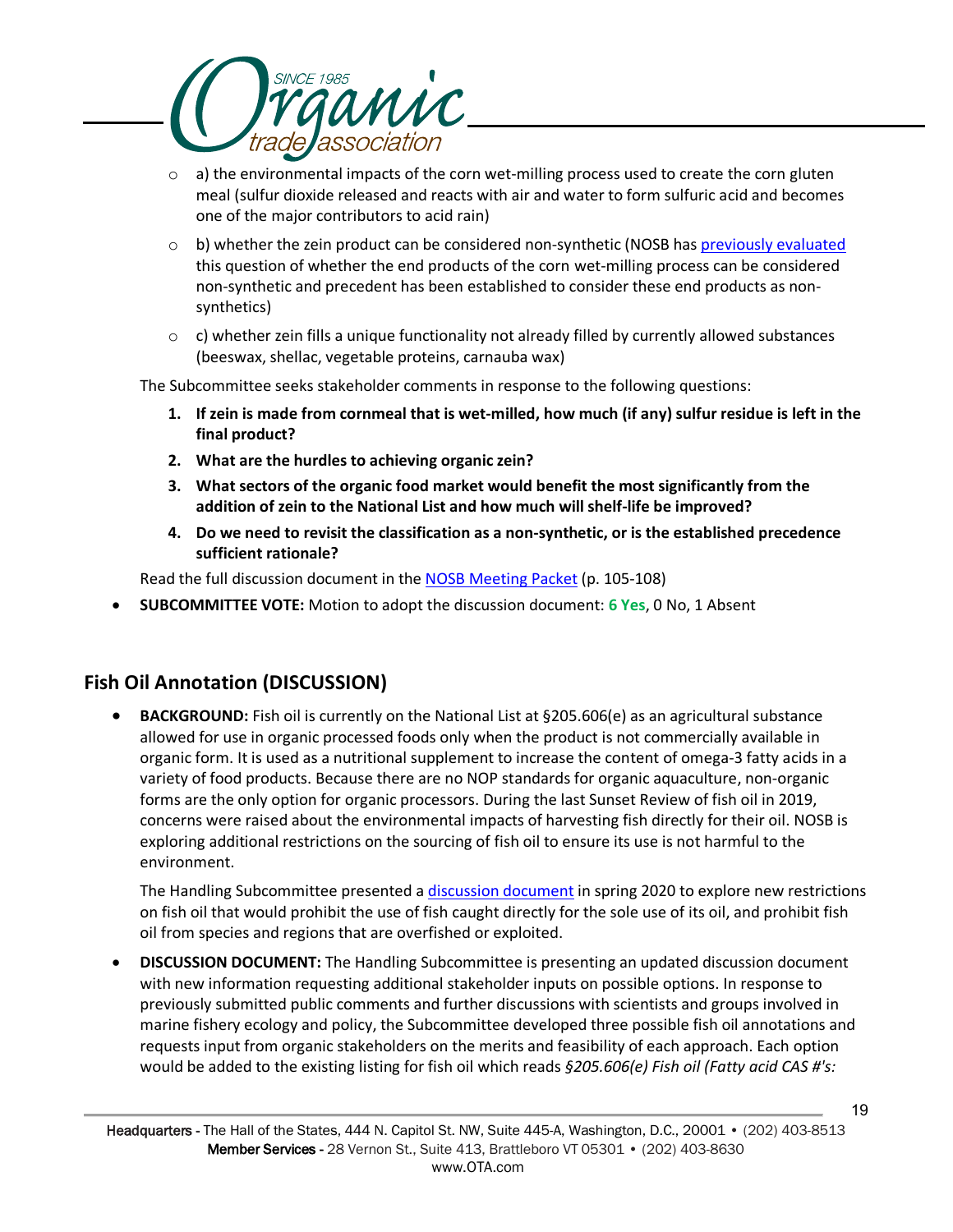

*10417-94-4, and 25167-62-8) - stabilized with organic ingredients or only with ingredients on the National List, §§205.605 and 205.606.*

- o Option 1: **Sourced from fishing industry by-product only and certified as sustainable by a thirdparty certifier.**
- o Option 2: **Sourced from fishing industry by-product only and certified as sustainable against a third-party certification that is International Social and Environmental Accreditation and Labeling (ISEAL) Code Compliant or Global Seafood Sustainability Initiative (GSSI) recognized with full utilization of said scheme.**
- o Option 3: **Sourced from fishing industry by-product only and has either a green or yellow Seafood Watch rating or is eco-certified to a standard recommended by Seafood Watch (https://www.seafoodwatch.org/).**

The Subcommittee seeks stakeholder comments in response to the following questions:

- **1. Which is the best option to mitigate environmental concerns about the over-exploitation of fisheries used to produce fish oil sourced for organic products?**
- **2. Are these requirements clear and enforceable?**
- **3. What impacts would these requirements have on the availability of fish oil for organic products?**

Read the full discussion document in the **NOSB Meeting Packet** (p. 109-114)

• **SUBCOMMITTEE VOTE:** Motion to adopt the discussion document: **6 Yes**, 0 No, 1 Absent

# **LIVESTOCK SUBCOMMITTEE**

### **Livestock 2023 Sunset Review**

• **BACKGROUND:** NOSB is reviewing whether to continue the allowance of several substances currently included on the National List of Allowed and Prohibited Substances to determine whether the substances should continue to be listed or should be relisted or removed from the list. These substances are undergoing Sunset Review this year in advance of their sunset date in 2023. These inputs may not be renewed if new information indicates they are harmful to human health or the environment, are not necessary because natural or organic alternatives are available, and/or are incompatible with organic production.

Public comments should clearly indicate the commenter's position on the allowance or prohibition of the substance and explain the reasons for the position. Comments should focus on providing relevant new information about a substance since its last NOSB review, including research or data that may inform NOSB's determination (e.g., scientific, environmental, manufacturing, industry impact information, etc.). Comments should also address the continuing need for the substance, and if there are viable alternatives such as: alternative management practices or natural substances that would eliminate the need for the specific substance; other substances that are nonsynthetic or are on the National List that are better alternatives, which could eliminate the need for this specific substance.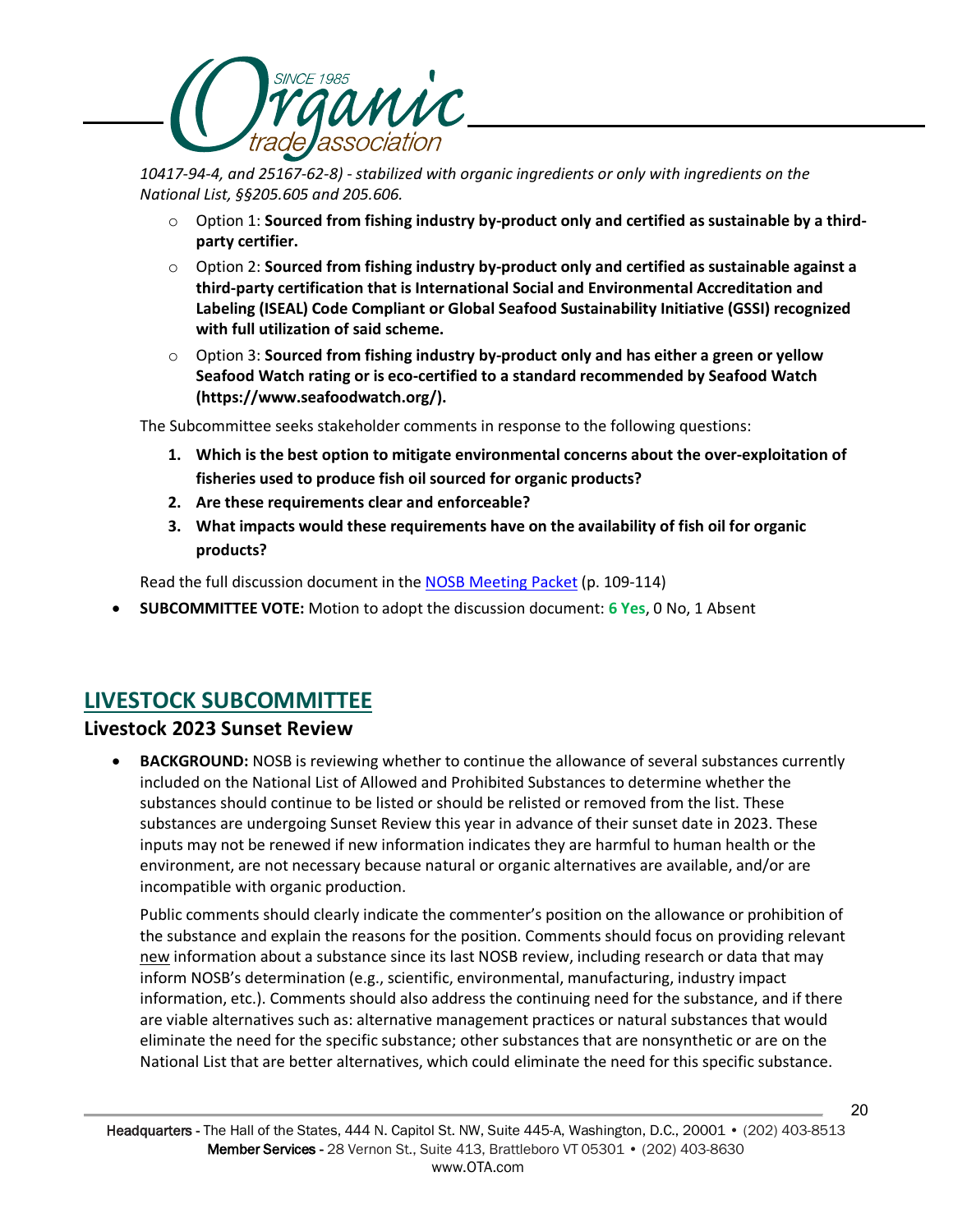

Comments should address when alternatives have a function and effect equivalent to or better than the substance under review.

Please complete [OTA's Sunset Surveys](https://ota.com/advocacy/organic-standards/national-organic-standards-board/nosb-spring-2021-meeting) to provide information about the necessity of these inputs.

• **DISCUSSION SUMMARIES:** The Livestock Subcommittee has provided discussion summaries for each substance undergoing sunset review and has indicated specific areas where additional information is requested from stakeholders. Read the full discussion in the [NOSB Meeting Packet](https://www.ams.usda.gov/sites/default/files/media/NOSBProposalPacketApril2021.pdf) (p. 115-142)

#### **Activated charcoal – §205.603(a)(6)**

- Allowed only from vegetative sources and may be used as an antidote to poisons and other toxic substances and for removing various mycotoxins.
- Additional information requested by Subcommittee:
	- **1. Is activated charcoal essential to organic livestock health care and production?**

#### **Calcium borogluconate – §205.603(a)(7)**

- Allowed only for treatment of milk fever in cattle, sheep, and goats.
- Additional information requested by Subcommittee:
	- **1. The National List references multiple substances for the treatment of ketosis and milk fever, including propylene glycol, calcium propionate, calcium borogluconate and electrolytes. Are they equally necessary and effective? Do organic producers have the correct tools for treatment of all stages of the development of these related conditions?**
	- **2. Calcium borogluconate also appears on the National List under allowed electrolytes. Please describe the history and the importance of calcium borogluconate's consideration by organic systems as a stand-alone substance.**

#### **Calcium propionate – §205.603(a)(8)**

- Allowed only for treatment of milk fever in cattle, sheep, and goats.
- Additional information requested by Subcommittee:
	- **1. Are there any new practices or non-synthetic materials that would make the use of calcium propionate unnecessary?**
	- **2. Do our livestock stakeholders think the listing for calcium propionate is necessary at §205.603(a)(8) since electrolytes are listed as a group at §205.603(a)(11)** *Electrolytes without antibiotics***?**

#### **Chlorine materials – §205.603(a)(10)**

- Includes: Calcium hypochlorite, Chlorine dioxide, Hypochlorous acid, Sodium hypochlorite
- Allowed for disinfecting and sanitizing facilities and equipment. Residual chlorine levels in the water shall not exceed the maximum residual disinfectant limit under the Safe Drinking Water Act.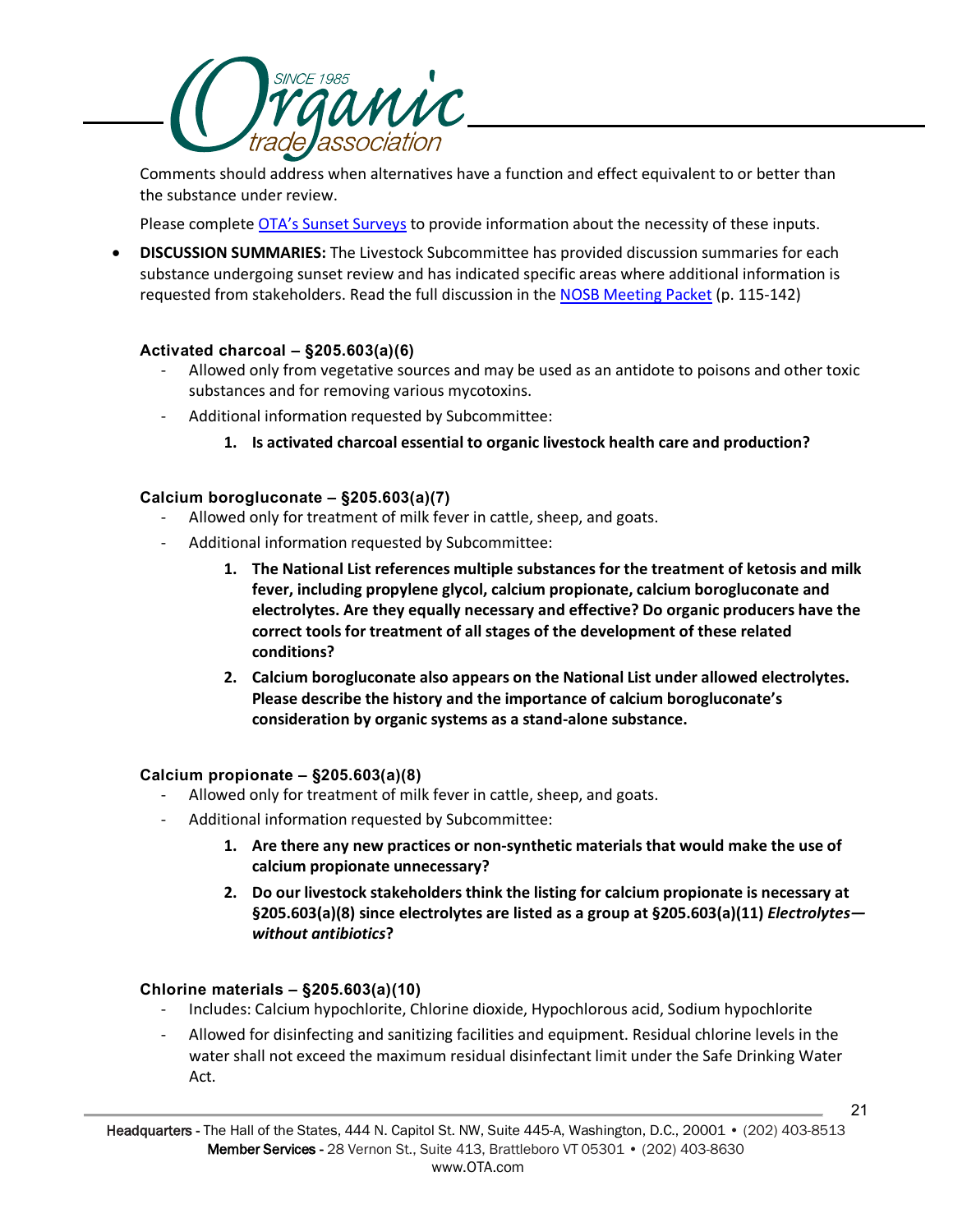

- The Livestock Subcommittee acknowledges that chlorine materials are an essential part for maintaining hygiene in livestock facilities and generally supports continued listing of chlorine materials. The Subcommittee supports research priorities that investigate alternatives to chlorine compounds and encourages the use of alternative, less toxic materials, when their use can meet strict food safety standards.
- Additional information requested by Subcommittee:
	- **1. Are there alternatives to chlorine materials that are less toxic sanitizer options in livestock operations?**
	- **2. Should we be considering chlorine materials through a more holistic point of view and, as per the sanitizer panel during the Fall 2020 NOSB meeting, are there practices we should look to prior to using chlorine materials in livestock operations?**
	- **3. Are there practices we should look to prior to using chlorine materials in livestock operations?**
	- **4. Are there any new recommendations for how to rotate sanitizers to maintain maximum efficacy?**

#### **Kaolin pectin – §205.603(a)(17)**

- Allowed for use as an adsorbent, antidiarrheal, and gut protectant.
- Additional information requested by Subcommittee:
	- **1. How widely used is kaolin pectin in organic livestock production?**
	- **2. Are there any equally effective non-synthetic/natural substances available that serve the same functions as kaolin pectin?**
	- **3. What problems/issues, if any, are there associated with the use of kaolin pectin in organic livestock production?**
	- **4. Is there any concern that organic livestock producers may be using kaolin pectin on a routine, prophylactic basis, rather than solely to address livestock illness?**

#### **Mineral oil – §205.603(a)(20)**

- Allowed for treatment of intestinal compaction. In organic livestock production, operators orally administer mineral oil to lubricate the intestinal tract and dislodge intestinal obstructions in cattle and other ruminants.
- Prohibited for use as a dust suppressant.
- Additional information requested by Subcommittee:
	- **1. Are there new studies that indicate that the use of mineral oil as a treatment of intestinal compaction is no longer necessary?**
	- **2. Are there differences in interpretations by certifiers for allowed use of mineral oil as a treatment of intestinal compaction in livestock (7 CFR 205.603(a)(20))?**
	- **3. If there are differences in interpretations amongst certifiers for the use of mineral oil as a treatment of intestinal compaction in livestock, what clarification or guidance could be provided that would eliminate the differences in interpretation?**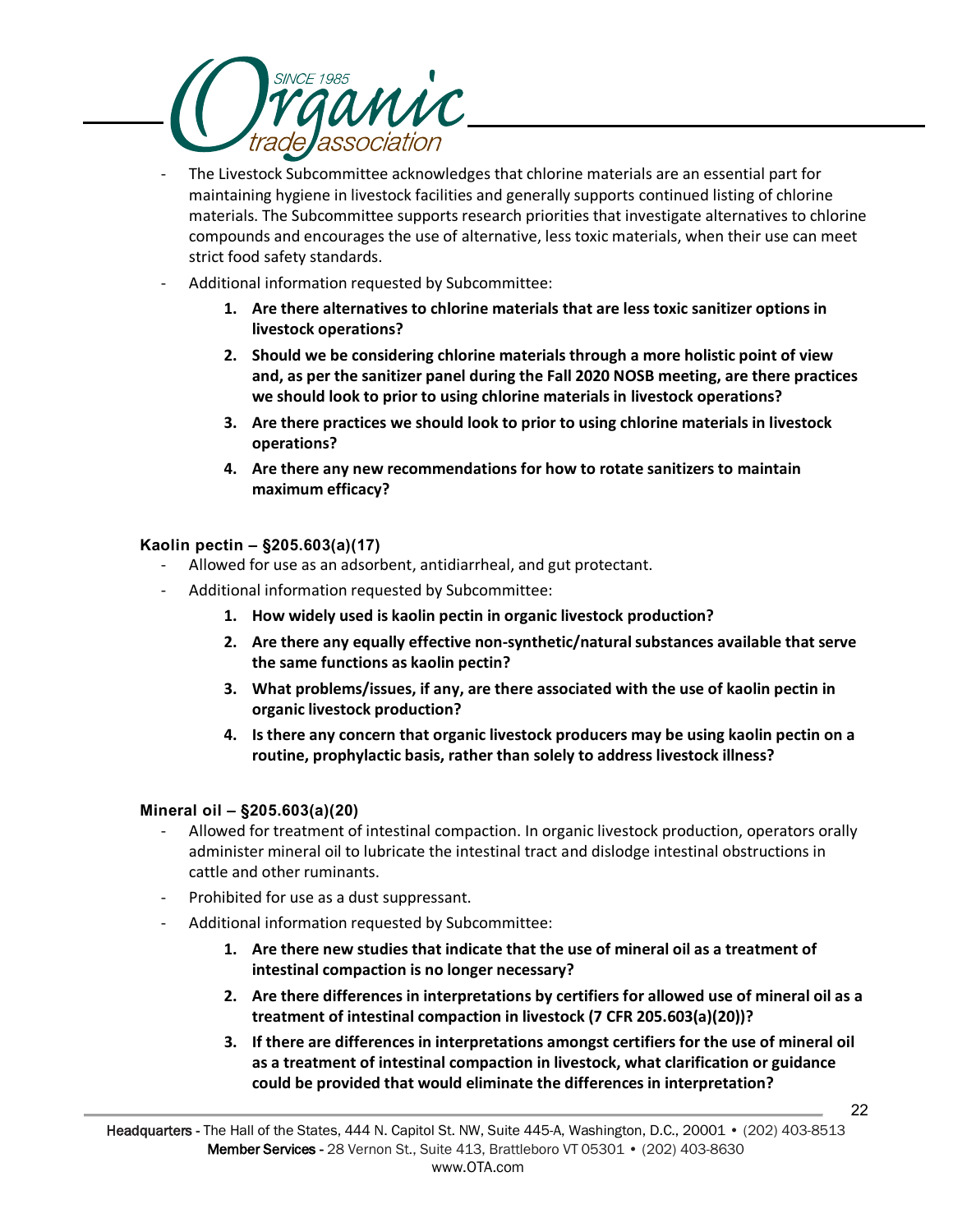

#### **Nutritive supplements – §205.603(a)(21)**

- Includes injectable supplements of trace minerals, vitamins, and electrolytes per §205.603, with excipients per §205.603(f).
- Must be used in accordance with FDA and restricted to use by or on the order of a licensed veterinarian.
- Additional information requested by Subcommittee:
	- **1. Do advances in organic ration formulations change the need for injectable nutritive supplements?**

#### **Propylene glycol – §205.603(a)(27)**

- Allowed for use only for treatment of ketosis in ruminants.
- Additional information requested by Subcommittee:
	- **1. When preventative measures do not work, are there natural/non-synthetic alternative treatments for ketosis in ruminants since approval of the petition? Are there any alternative synthetic treatments on the NL that make this listing redundant?**
	- **2. Are there developments in manufacturing of propylene glycol that would require new evaluation of source materials?**

#### **Acidified sodium chlorite – §205.603(a)(28) & (b)(9)**

- Allowed for use only as a disinfecting pre-milking and post-milking teat dip for the purpose of preventing mastitis.
- Additional information requested by Subcommittee:
	- **1. Are there preferred alternatives to acidified sodium chlorite for preventative care in dairy cows?**
	- **2. Have there been changes in the availability of iodine that would reduce the need for acidified sodium chlorite?**

#### **Zinc sulfate – §205.603(b)(11)**

- Allowed only for use in hoof and foot treatments for the control of foot rot in dairy cattle, sheep, and goats.
- The Livestock Subcommittee seeks public comments regarding the effectiveness of alternative methods for controlling foot rot, including management practices, and the use of hydrogen peroxide, peracetic acid or other materials. Further, the Subcommittee seeks feedback on whether the availability of zinc sulfate for use in organic livestock production would likely reduce the use of copper sulfate for treatment of foot rot.
- Additional information requested by Subcommittee:
	- **1. Has the use of zinc sulfate reduced the use of copper sulfate in treating foot disease in livestock?**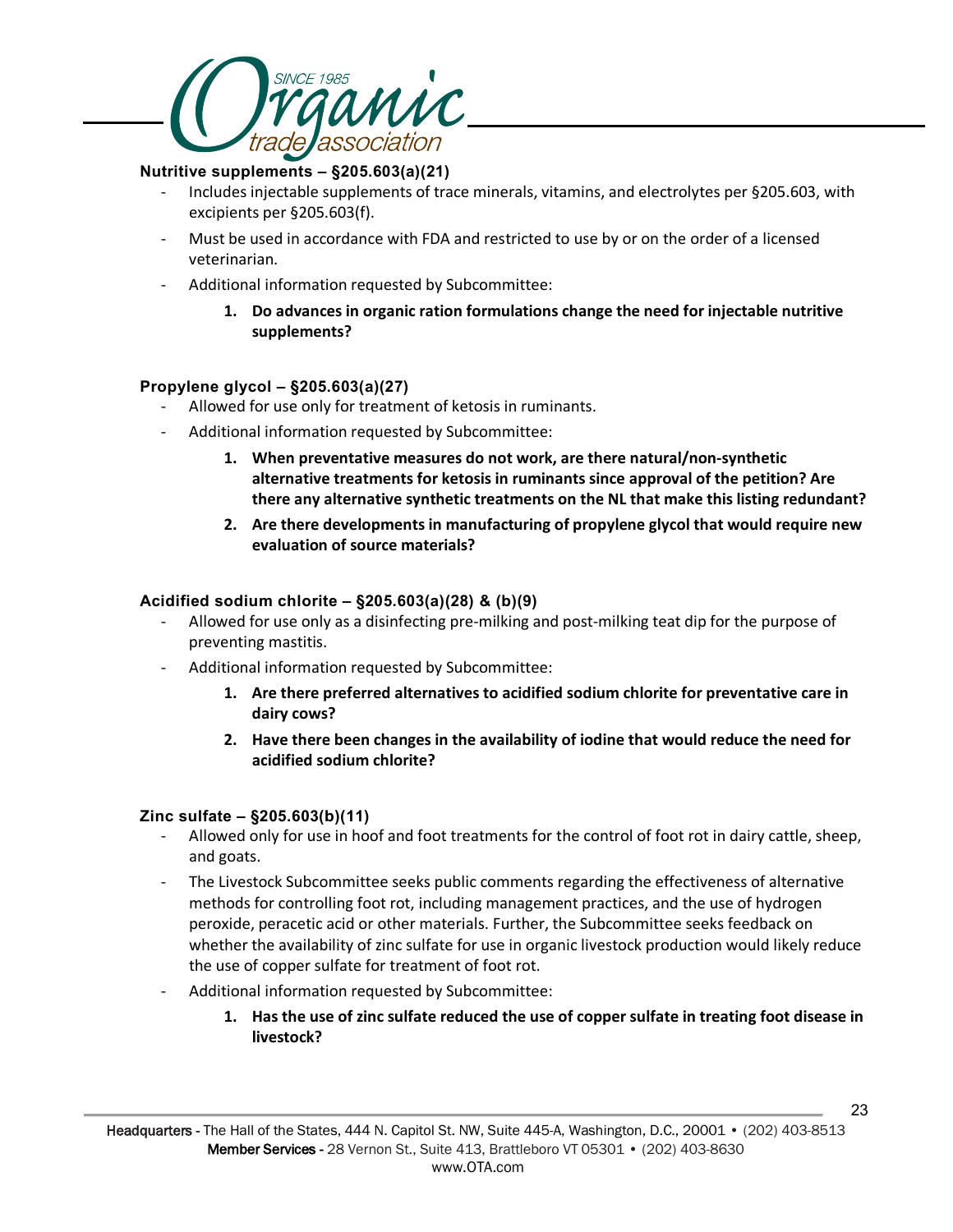

## **MATERIALS SUBCOMMITTEE Research Priorities 2021 (DISCUSSION)**

- **BACKGROUND:** Since adopting its Research Priorities Framework in 2012, NOSB has presented an annual list of research priorities for organic food and agriculture. The priorities are proposed by NOSB's Livestock, Crops, Handling, and Materials/GMO Subcommittees and are revisited and updated each year to ensure accurate reflection of existing need for new knowledge.
- **DISCUSSION DOCUMENT:** The Materials Subcommittee presents the following list of research priorities. The [NOSB Meeting Packet](https://www.ams.usda.gov/sites/default/files/media/NOSBProposalPacketApril2021.pdf) (p. 143-154) contains full descriptions of each research priority.

#### *Livestock*

- 1. Determine the efficiency of natural parasiticides and methodologies, including but not limited to, nutritional programs, use of herbs, essential oils, homeopathic remedies, Diatomaceous Earth, and the genetic pool of laying hens in controlling *A. galli* and *H. gallinarum* in laying and replacement chickens intended to become hens.
- 2. Evaluate natural alternatives to DL-Methionine in a system approach for organic poultry feed program.
- 3. Evaluate ways to prevent and manage parasites in livestock, examining breeds, geographical differences, alternative treatments, and pasture species.
- 4. Research and develop livestock breeding programs resulting in livestock that are adapted to outdoor life and living vegetation.

#### *Crops*

- 1. Examination of decomposition rates, the effects of residues on soil biology, and the factors that affect the breakdown of biodegradable bio-based mulch film.
- 2. Conduct whole farm ecosystem service assessments to determine the economic, social, and environmental impact of farming systems choices.
- 3. Organic no-till practices for diverse climates, crops, and soil types.
- 4. Develop cover cropping practices that come closer to meeting the annual fertility demands of commonly grown organic crops.
- 5. Development of systems-based plant disease management strategies are needed to address existing and emerging plant disease threats.
- 6. The demand for organic nursery stock far exceeds the supply. Research is needed to identify the barriers to expanding this market, then develop and assess organic methods for meeting the growing demand for organically grown nursery stock.
- 7. Strategies for the prevention, management, and control of invasive insects and weeds.
- 8. Factors impacting organic crop nutrition, and organic/conventional nutrition comparisons.
- 9. Side-by-side trials of organic synthetic materials, natural materials, and cultural methods, with a request for collaboration with the IR4 project.
- 10. Impartial evaluation of microbial inoculants, soil conditioners, and other amendments is needed as there is little objective evidence upon which to assess their contribution to soil health.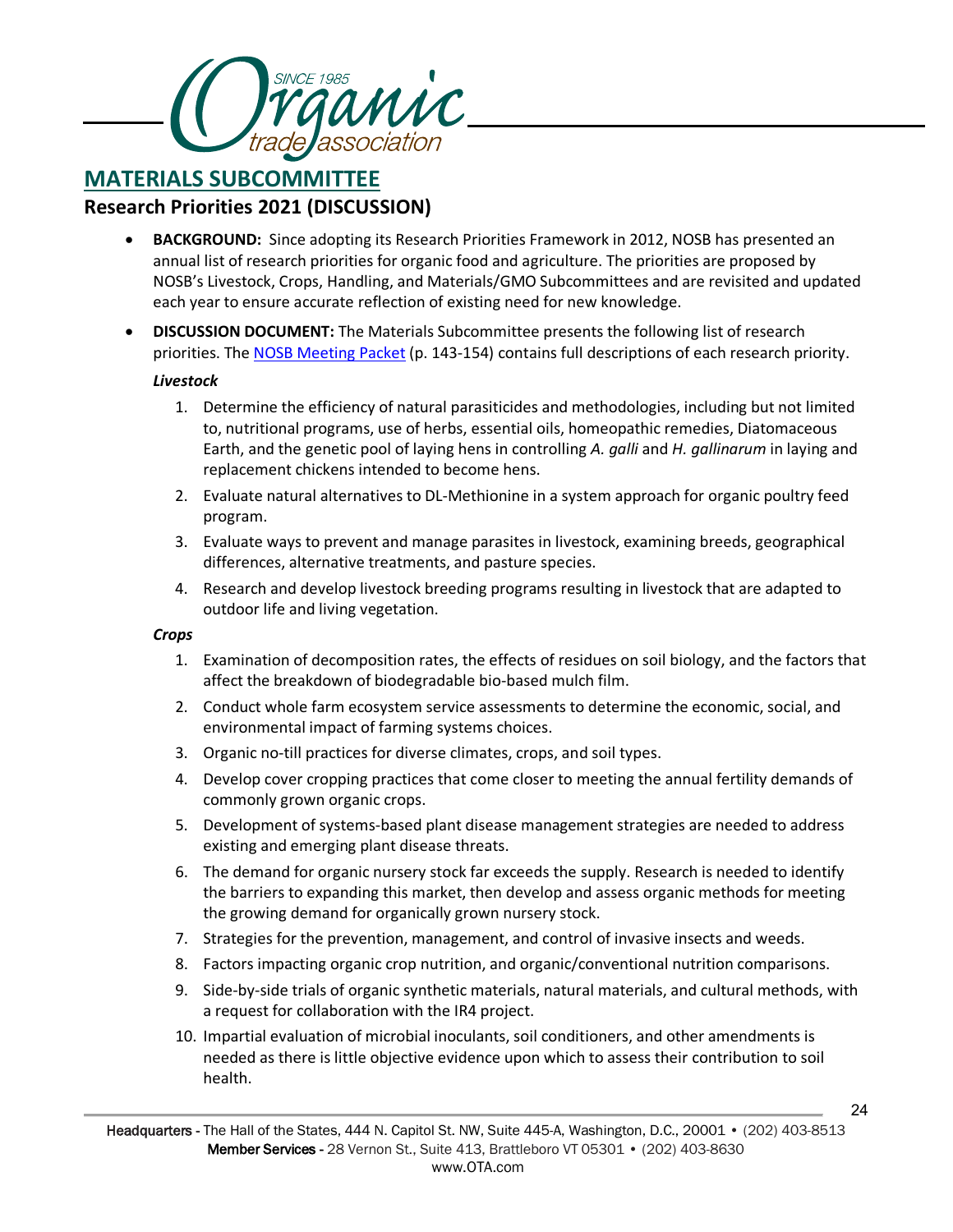

- 11. More research, extension, and education are needed to fully understand the relationship between on-farm biodiversity and pathogen presence and abundance.
- 12. Elucidate practices that reduce greenhouse gas emissions and that contribute to farming systems resilience in the face of climate change.

#### *Food Handling & Processing*

- 1. Evaluation of alternatives to chlorine materials in processing: impact mitigation, best management practices, and potential for chlorine absorption by produce.
- 2. Suitable alternatives to BPA (Bisphenol-A) for linings of cans used for various products.
- 3. Chlorine sanitizers pose potential occupational health risks in food handling and processing environments. Given anecdotal reports of health problems associated with exposure to chlorine sanitizers by food workers, the Handling Subcommittee recommends additional research, including monitoring for chlorine breakdown products, chlorine gas, and chloroform in organically certified food handling and processing facilities to quantify worker exposures and health risks.

#### *Coexistence with GE and Organic Crops*

- 1. Outcome of genetically engineered (GMO/GE) material in organic compost.
- 2. Evaluation of public germplasm collections of at-risk crops for the presence of GE traits, and ways to mitigate small amounts of unwanted genetic material in breeding lines.
- 3. Develop, then implement, methods of assessing the genetic integrity of crops at risk to quantify the current state of the organic and conventionally produced non-GMO seed.
- 4. Techniques for preventing adventitious presence of GE material in organic crops, and evaluation of the effectiveness of current prevention strategies.
- 5. Testing for fraud by developing and implementing new technologies and practices.

### *General*

- 1. Examination of the factors influencing access to organically produced foods.
- 2. Production and yield barriers to transitioning to organic production to help growers successfully complete the transition.

The Subcommittee seeks stakeholder comments in response to the following questions: During the Fall 2020 comment period, stakeholders identified several additional items for consideration as research priorities, on which, the Materials Subcommittee is seeking further input from the community. **Should the following items be considered by the NOSB for inclusion in its proposal on 2021 research priorities?** 

- **Research into the economics of organic livestock more broadly as producers continue to face difficult economic circumstances, including challenges with access to meat processing, varying price premiums, and high cost of feed**
- **Research into the effects of organic crop production on water**
- **Research into novel ammonia inputs, their field-level impact in organic systems, and their traceability and vulnerability to fraud**
- **Benefits and risks of livestock integration into crop rotations**
- **Nutritional value of organic animal products (such as dairy, meat, and eggs)**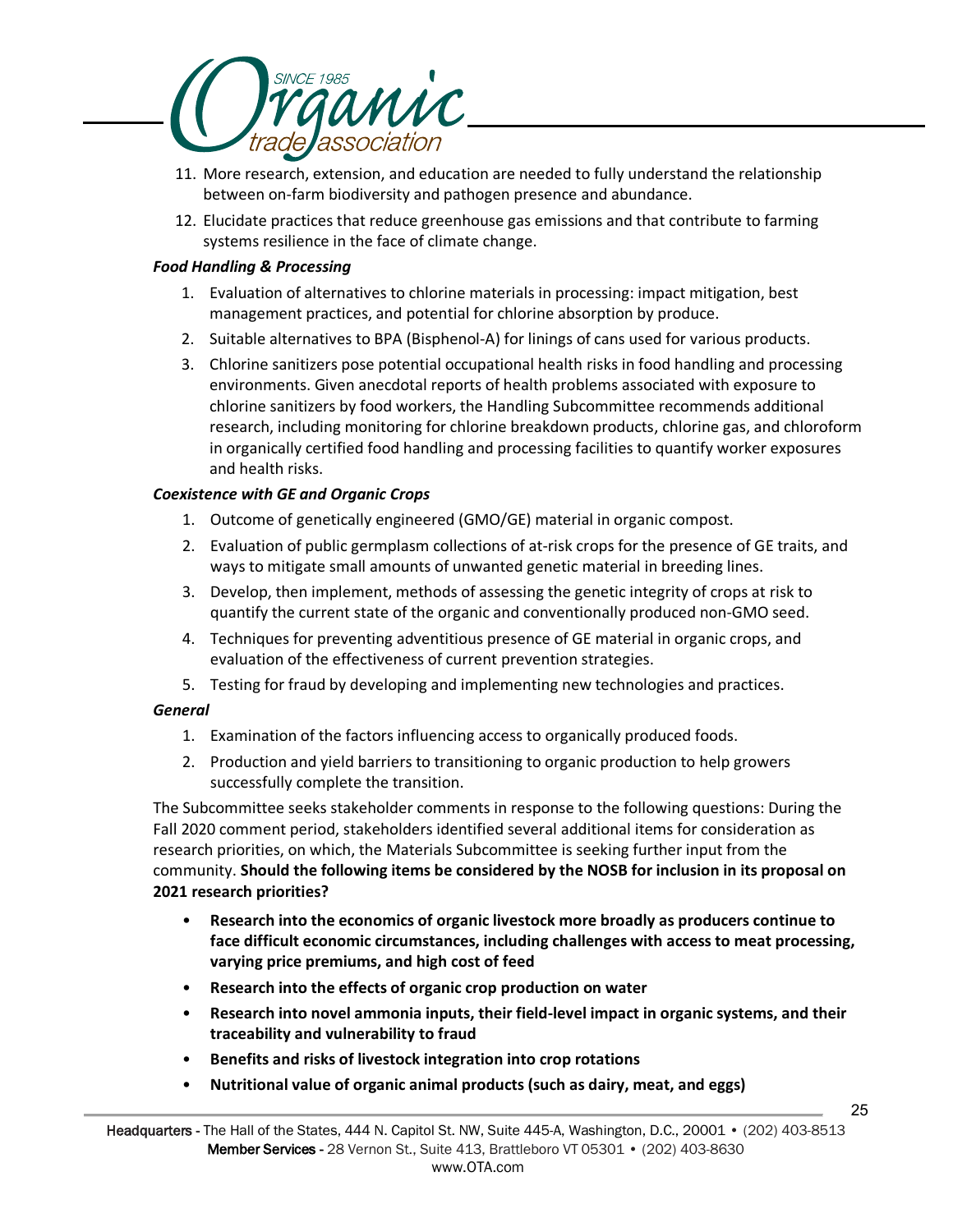

• **Comparisons of pesticide, antibiotic, and synthetic growth hormone residues in organic and conventional products** 

Read the full discussion document in th[e NOSB Meeting Packet](https://www.ams.usda.gov/sites/default/files/media/NOSBProposalPacketApril2021.pdf) (p. 143-154)

• **SUBCOMMITTEE VOTE:** Motion to adopt the discussion document: **6 Yes**, 0 No, 0 Absent

### **Excluded Methods Determinations (DISCUSSION)**

**BACKGROUND:** The NOP regulations require that organic products must be produced and handled without the use of *excluded methods*, defined at §205.2: *"A variety of methods used to genetically modify organisms or influence their growth and development by means that are not possible under natural conditions or processes and are not considered compatible with organic production. Such methods include cell fusion, microencapsulation and macroencapsulation, and recombinant DNA technology (including gene deletion, gene doubling, introducing a foreign gene, and changing the positions of genes when achieved by recombinant DNA technology). Such methods do not include the use of traditional breeding, conjugation, fermentation, hybridization, in vitro fertilization, or tissue culture."*

In 2016, NOSB passed a [recommendation](https://www.ams.usda.gov/sites/default/files/media/MSExcludedMethods.pdf) that would establish guidance for interpreting the excluded methods provision of the organic regulations. The recommendation includes definitions, principles, criteria that help address the increased diversity in types of genetic manipulations performed on seed, livestock and other inputs used in agriculture. The criteria that NOSB uses to evaluate individual technologies are:

- 1. The genome is respected as an indivisible entity and technical/physical insertion, deletions, or rearrangements in the genome is refrained from (e.g. through transmission of isolated DNA, RNA, or proteins). *In vitro* nucleic acid techniques are considered to be invasion into the plant genome.
- 2. The ability of a variety to reproduce in species-specific manner has to be maintained and genetic use restriction technologies are refrained from (e.g. Terminator technology).
- 3. Novel proteins and other molecules produced from modern biotechnology must be prevented from being introduced into the agro-ecosystem and into the organic food supply.
- 4. The exchange of genetic resources is encouraged. In order to ensure farmers have a legal avenue to save seed and plant breeders have access to germplasm for research and developing new varieties, the application of restrictive intellectual property protection (e.g., utility patents and licensing agreements that restrict such uses to living organisms, their metabolites, gene sequences or breeding processes are refrained from.

Subsequent recommendations identify specific technologies and whether they are prohibited under the existing regulatory definition of excluded methods. The [2016 recommendation](https://www.ams.usda.gov/sites/default/files/media/MSExcludedMethods.pdf) identified these prohibited methods: Targeted genetic modification including CRISPR; Gene silencing; Accelerated plant breeding techniques; Synthetic biology; Cloned animals and offspring; Plastid Formation. And it also identified Marker assisted selection and Transduction as allowed. The 2017 recommendation identifies cisgenesis, intragenesis, and agro-infiltration as prohibited under the regulatory definition of excluded methods. The [2018 recommendation](https://www.ams.usda.gov/sites/default/files/media/MSExcludedMethodsRecOct2018.pdf) identifies embryo rescue in plants as not prohibited under the regulatory definition of excluded method. The [Spring 2019 recommendation](https://www.ams.usda.gov/sites/default/files/media/MSExcludedMethodsApr2019FinalRec.pdf) identifies transposons developed via use of in-vitro nucleic acid techniques as prohibited under the regulatory definition of